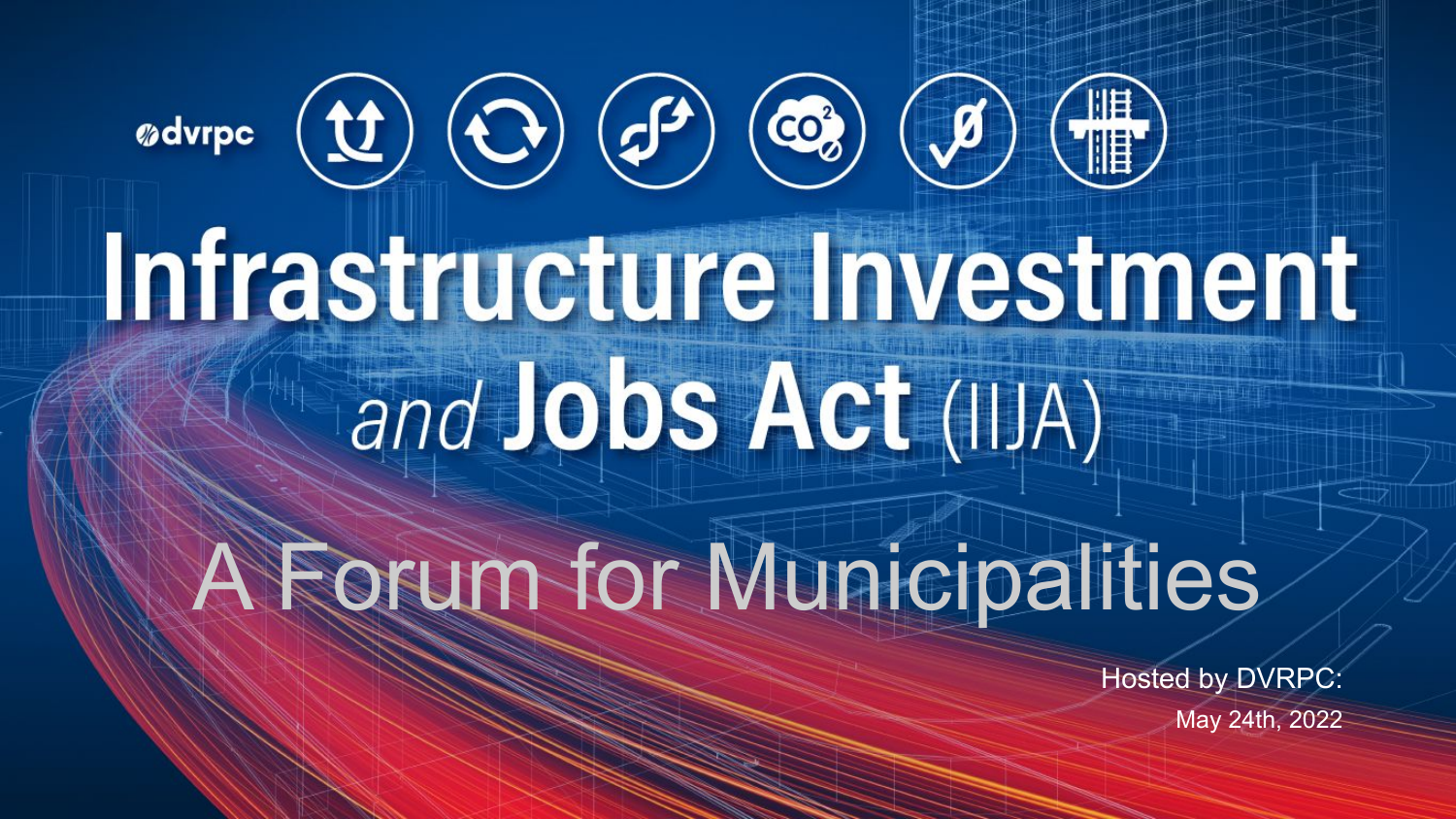

### **Zoom features and how to engage**

- Recording of the meeting (and slides) will be posted on IIJA page and sent to all registrants after the meeting
- Use the toolbar at bottom for controls
- Use the Chat Box to introduce yourself!
- Please use the Q&A box to ask questions
- Questions will be answered via text, the live Q&A, or sent out to attendees afterwards
- FAQ will be updated and informed by this session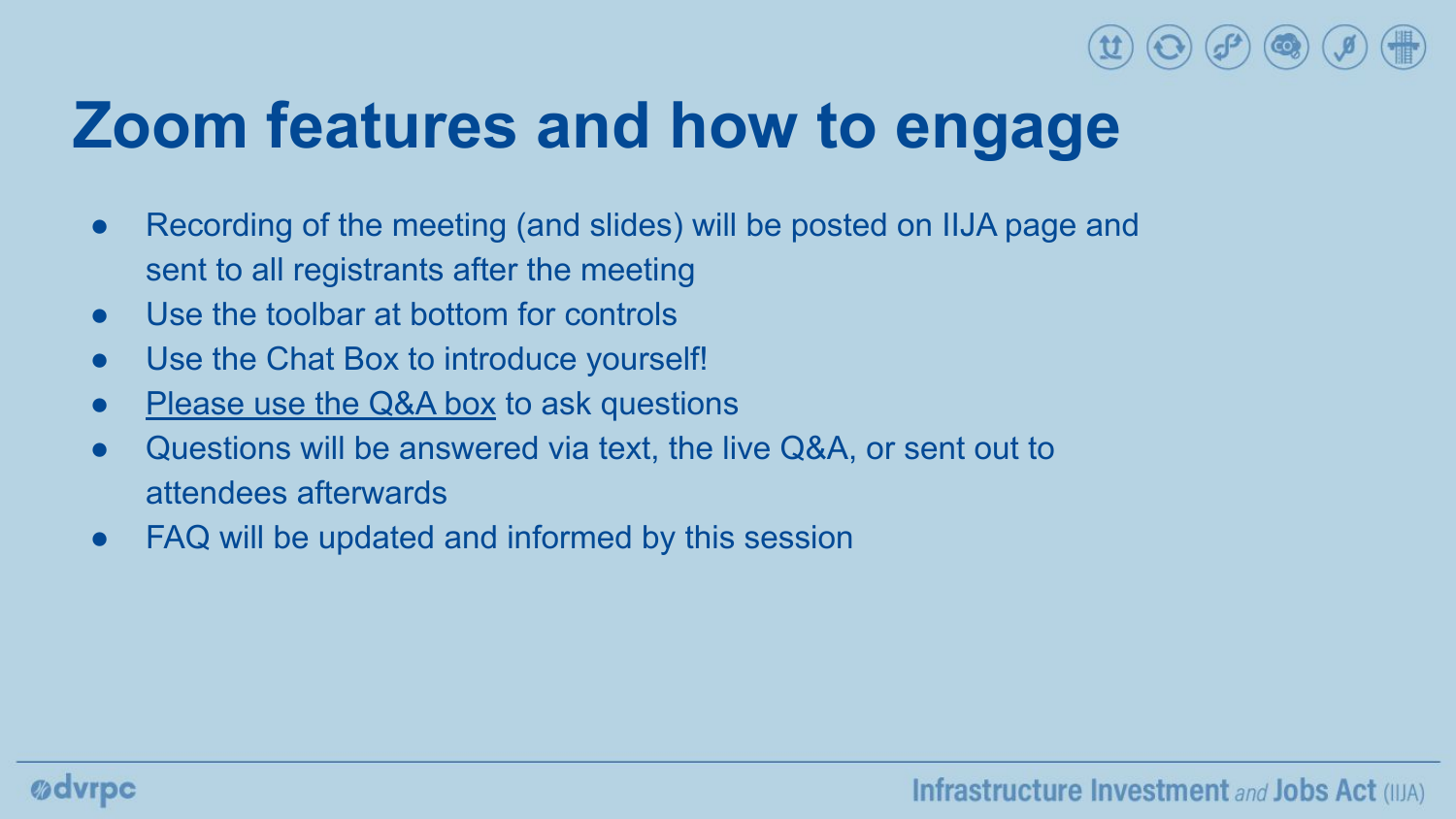

## **Today's Agenda**

- Welcome Barry Seymour
- IIJA Summary Mike Boyer
- NOFO Summary Karin Morris
- Disadvantaged Communities & Assistance Jesse Buerk
- DVRPC Tools for Applicants Sean Greene
- Funding Navigator Program Patty Elkis
- Consultations with DVRPC Joe Natale
- Next Steps & Key Takeaways
- Open Q&A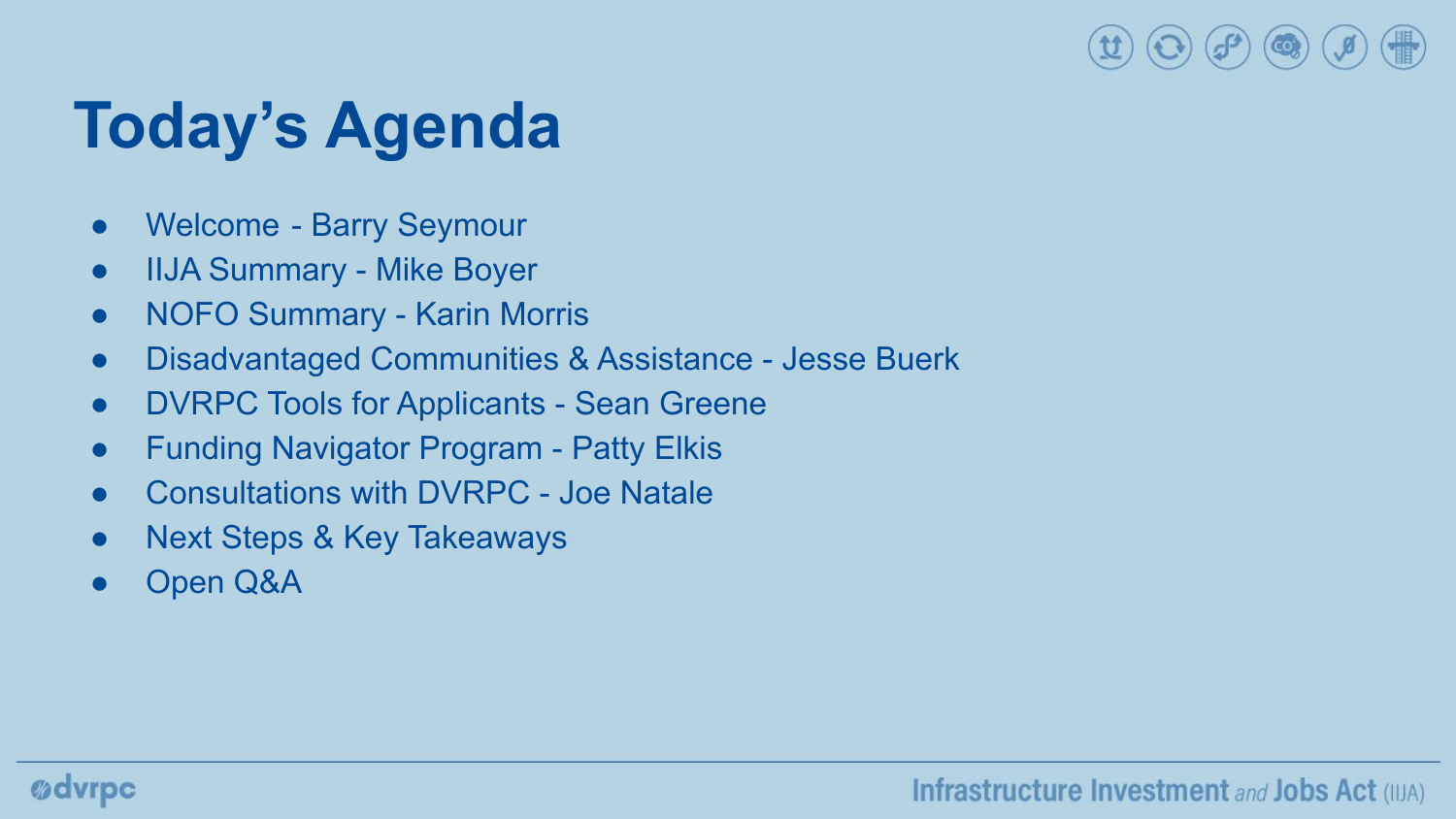

### **Welcome and Program Format**

Barry Seymour, DVRPC, Executive Director

- Meeting purposes:
	- Share info on IIJA opportunities
	- Provide guidance on applications
	- Offer resources to help
- Desired outcomes:
	- Region's municipalities and partners are well-positioned to apply for competitive federal funds
	- Region receives additional funding for infrastructure improvements
- Program Format presentation followed by Q & A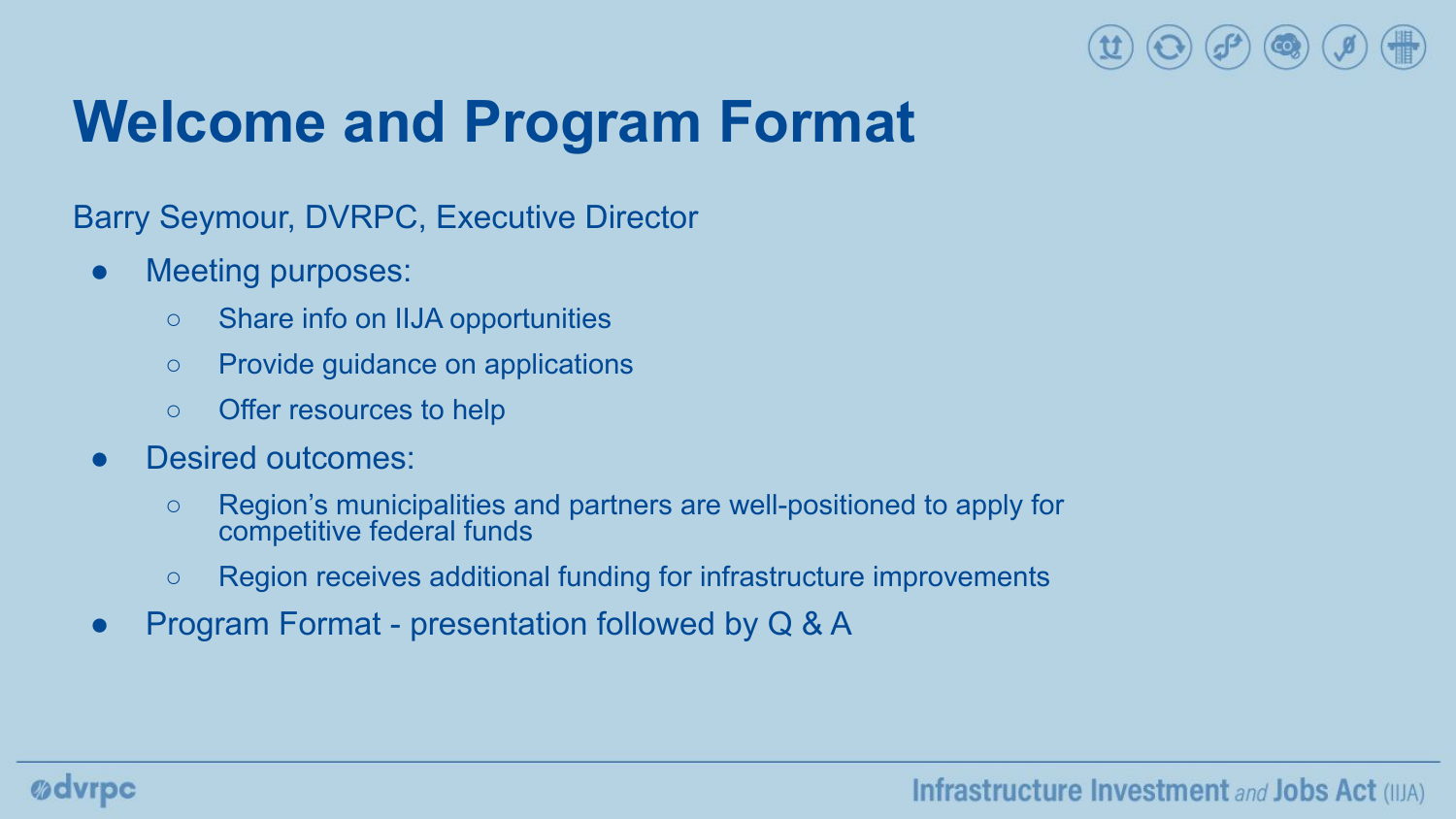

### **IIJA Summary: Key Takeaways**

- More Than Just Transportation
- Represents a Significant Increase in Funding
- Does Not Address All Needs
- A Shift in Focus
- It's All About the Competitive Dollars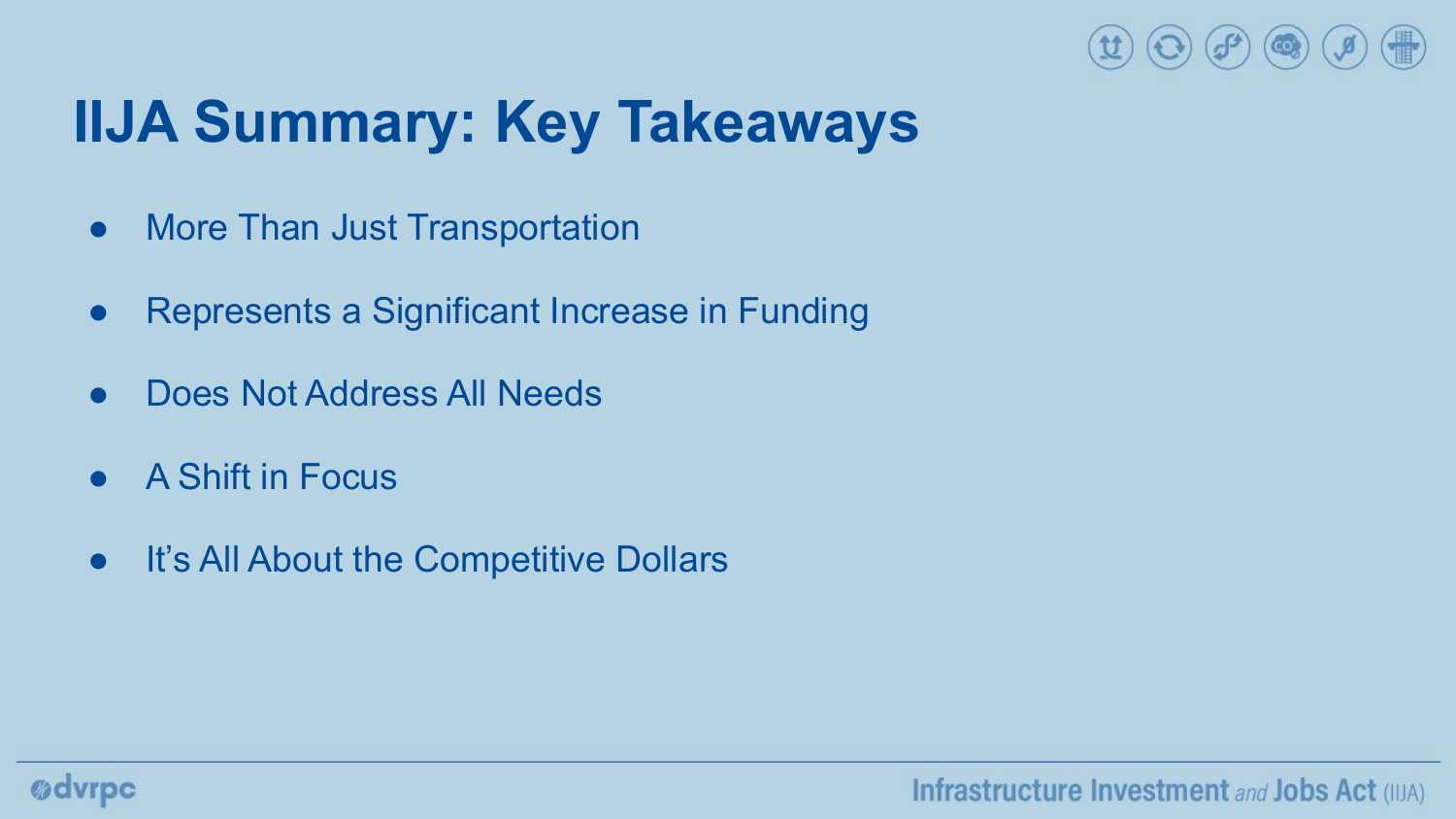

### **IIJA Summary: By the Numbers**

*Five-Year Funding Program (FY 2022-2026)*

- **\$1.2 Trillion in Total Spending**  \$567.5 Billion in Funding for USDOT
- **\$550 Billion in New Spending** Half for USDOT (\$274 Billion)
- **\$154 Billion in USDOT Competitive Funds**  $\frac{1}{3}$  Formula and  $\frac{2}{3}$  Discretionary
- Continues Existing Grant Programs *(i.e., RAISE, INFRA, etc.)*
- Programs are Reimbursable (and most require a Local Match)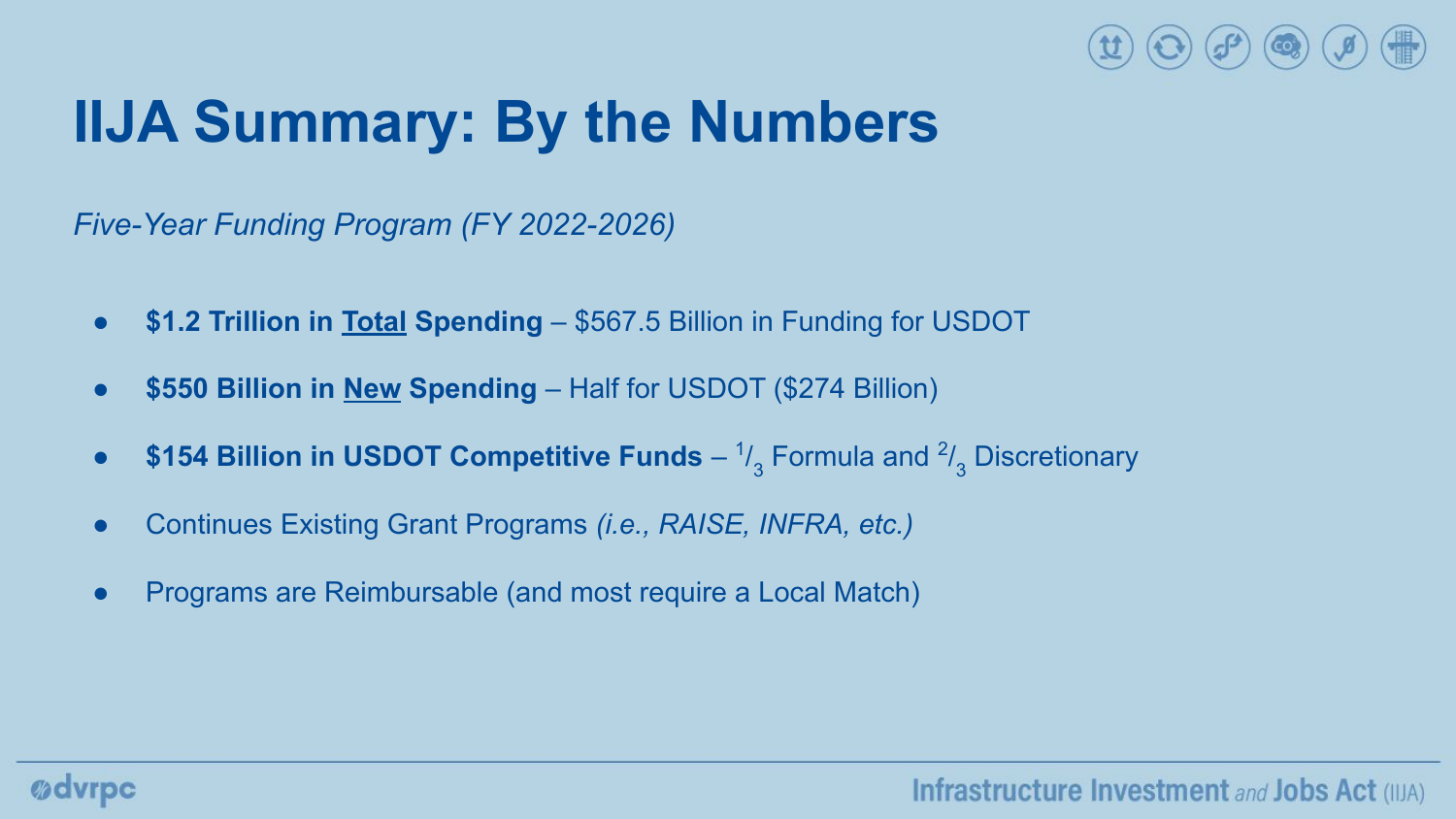

### **IIJA Summary: By the Numbers (Formula Funds)**

*Five-Year Funding Program (FY 2022-2026)*

|                                               | <b>PA \$</b> | <b>PA %</b> | <b>NJ \$</b> | <b>NJ %</b> |
|-----------------------------------------------|--------------|-------------|--------------|-------------|
| <b>Highway &amp;</b><br><b>Bridge Funding</b> | \$13B        | $+40%$      | \$8.1 B      | $+41%$      |
| <b>Transit Funding</b>                        | \$3.2 B      | $+41%$      | \$4.5 B      | $+37%$      |
| <b>EV Charging</b><br><b>Networks</b>         | \$172 M      | $+100%$     | \$104 M      | $+100%$     |
| <b>Water</b><br>Infrastructure*               | \$240 M      | $+147%$     | \$169 M      | $+101%$     |

*\*FY 2022 SRF Programs*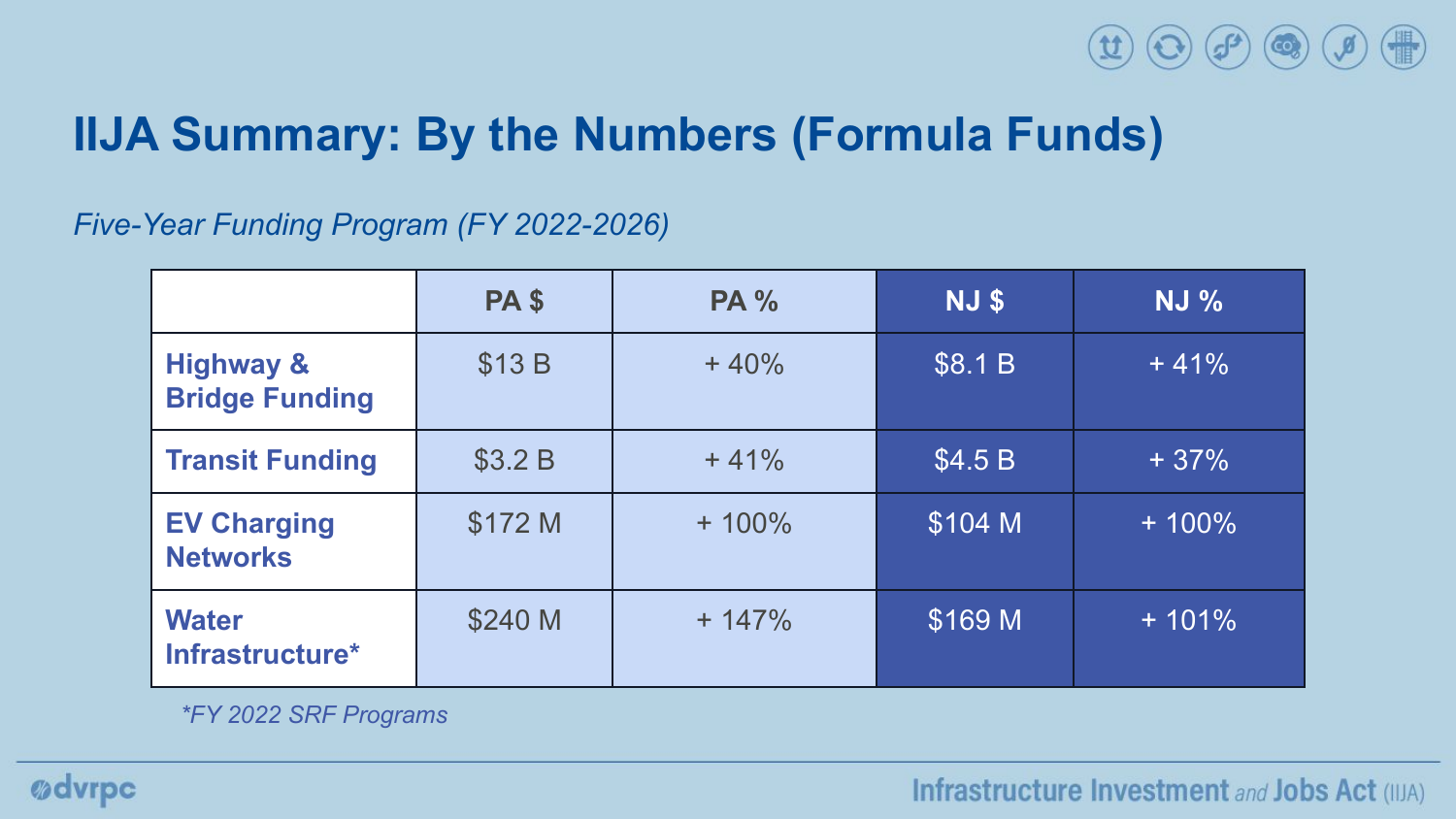

### **IIJA Summary: Funding Need to 2050**



#### Infrastructure Investment and Jobs Act (IIJA)

#### **Ødvrpc**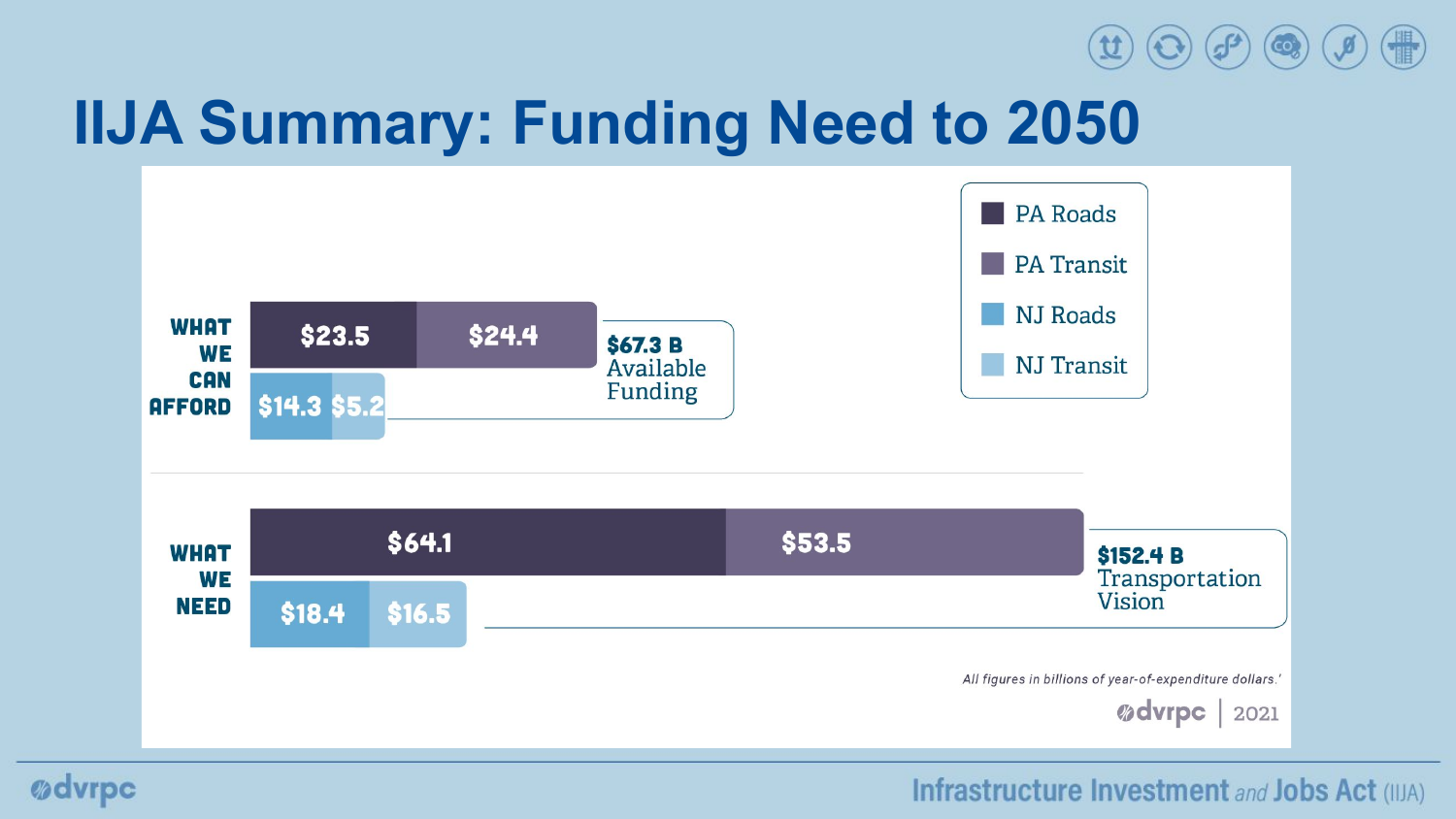

### **IIJA Summary: Funding Is Available To A Range Of Recipients**

| <b>COMPETITIVE PROGRAM</b>                         | <b>STATE</b>               | <b>MPO</b>                 | <b>LOCAL</b>               | <b>PUBLIC AUTHORITY</b> |
|----------------------------------------------------|----------------------------|----------------------------|----------------------------|-------------------------|
| <b>National Electric Vehicle Formula Program</b>   | $\mathbf v$                |                            | $\boldsymbol{\nu}$         |                         |
| <b>Safe Streets and Roads for All Program</b>      |                            | $\boldsymbol{\mathcal{U}}$ | ✔                          |                         |
| <b>PROTECT Grants (Discretionary)</b>              | $\boldsymbol{\mathcal{U}}$ |                            | ✔                          |                         |
| <b>Charging and Fueling Infrastructure Program</b> | V                          |                            | ✔                          |                         |
| <b>Congestion Relief Program</b>                   | V                          | V                          | $\boldsymbol{\mathcal{U}}$ |                         |
| <b>Bridge Investment Program (Discretionary)</b>   | $\boldsymbol{\ell}$        | v                          | ✔                          |                         |
| <b>Reconnecting Communities Pilot Program</b>      | $\boldsymbol{\mathcal{U}}$ |                            | ✔                          |                         |
| <b>Rural Surface Transportation Grants</b>         | $\mathbf{v}$               |                            | V                          |                         |
| <b>INFRA</b>                                       | ✔                          | ✔                          | ✔                          | v                       |
| <b>National Infrastructure Project Assistance</b>  | V                          | ✔                          | ✔                          |                         |
| <b>Local and Regional Project Assistance</b>       |                            |                            |                            |                         |

Infrastructure Investment and Jobs Act (IIJA)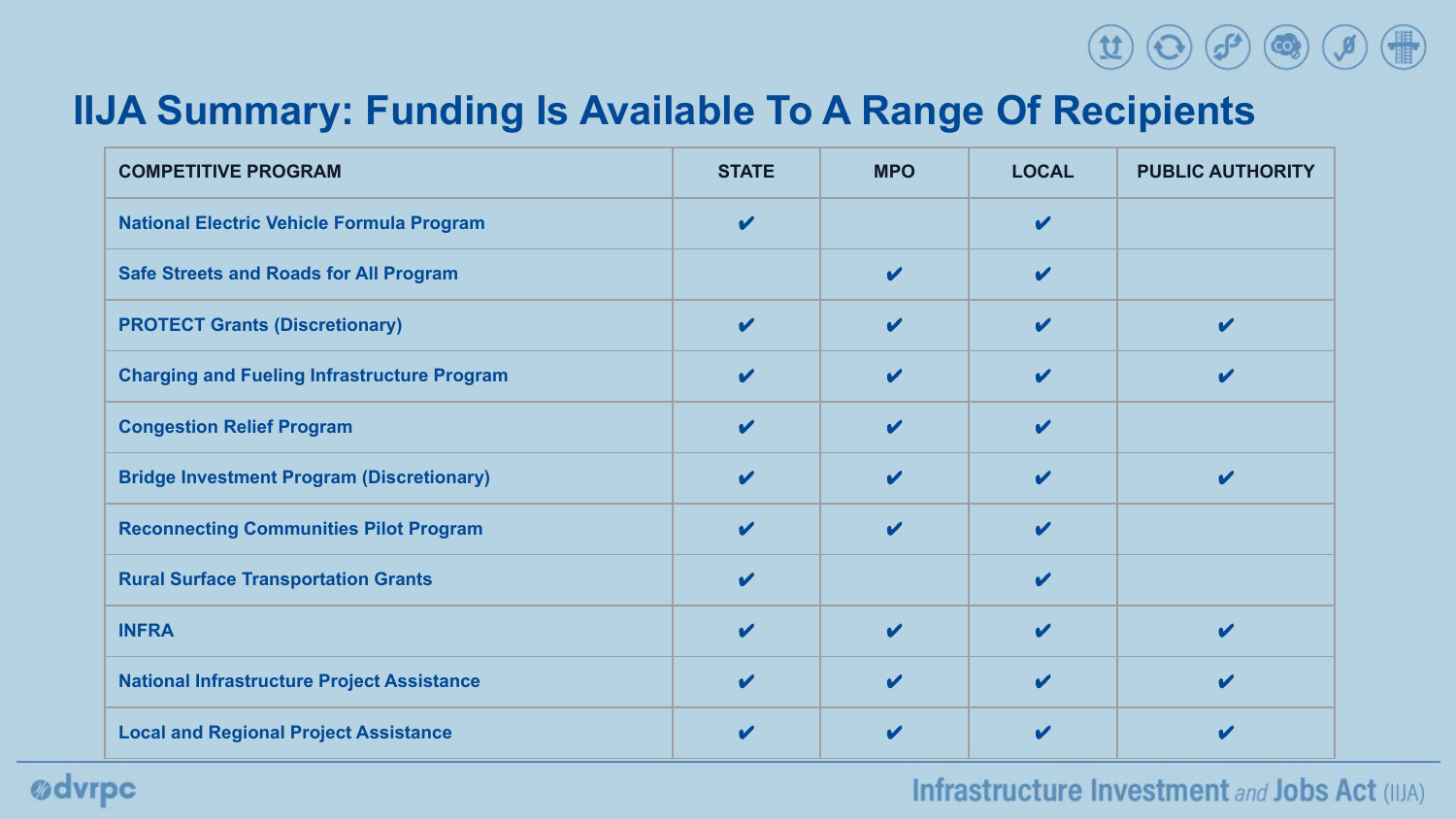

### **IIJA Summary: Other Program Areas**

- Broadband
- **•** Drinking Water
- Energy
- Environmental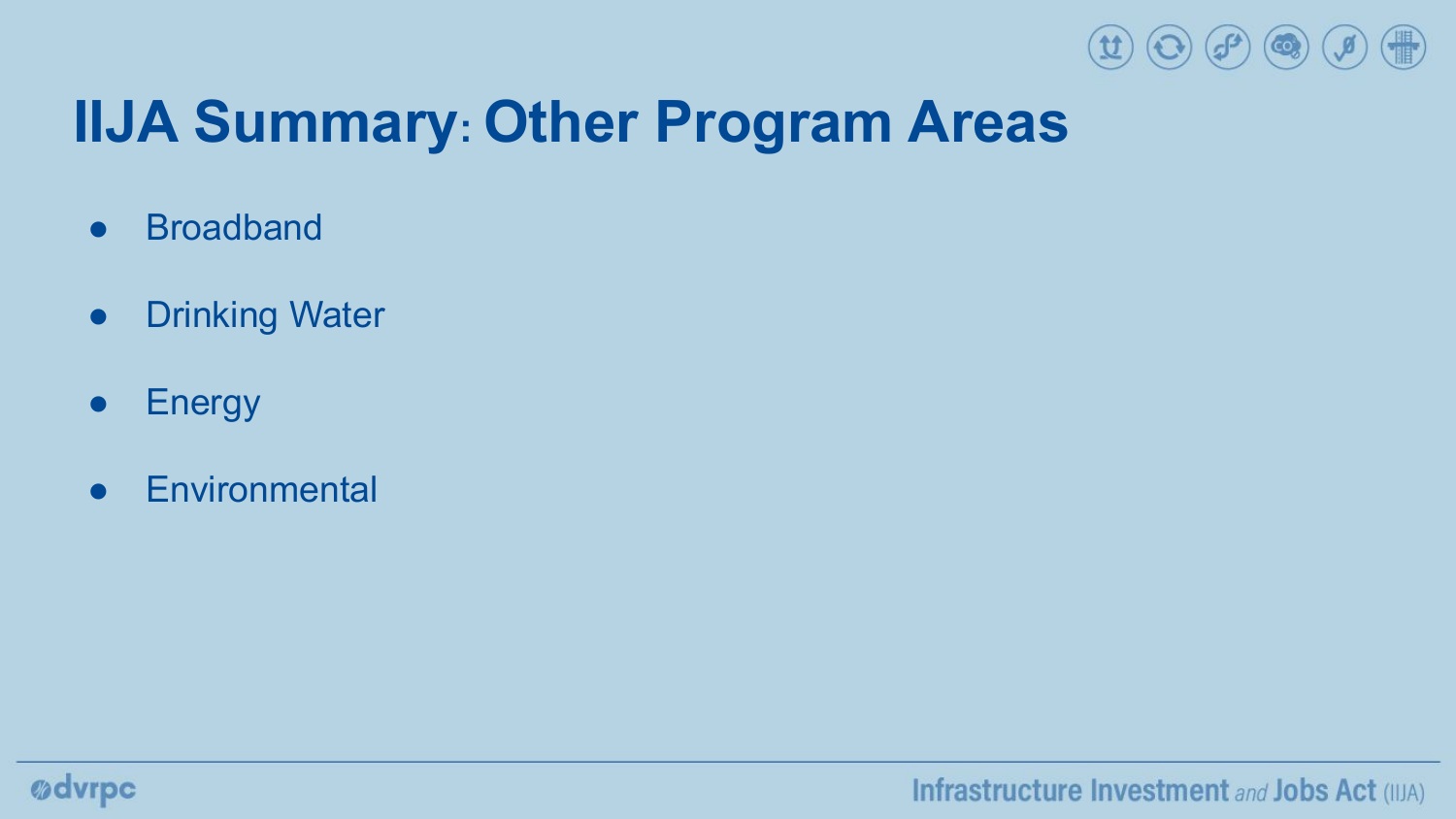

### **IIJA Summary: Focus Areas**

| <b>IIJA Focus Area</b>                      | <b>New IIJA Programs</b>                                 |  |  |
|---------------------------------------------|----------------------------------------------------------|--|--|
| <b>Asset Condition/State of Good Repair</b> | \$12.5 B Bridge Investment Program                       |  |  |
|                                             | \$5 B National Infrastructure Project Assistance Program |  |  |
|                                             | \$5 B Safe Streets and Roads for All Program             |  |  |
| <b>Safety</b>                               | \$5.5 B Railroad Crossing Elimination Program            |  |  |
|                                             | \$1 B Reconnecting Communities Pilot Program             |  |  |
| <b>Equity</b>                               | \$2 B Rural Surface Transportation Program               |  |  |
|                                             | \$7.5 B EV Infrastructure Charging Programs              |  |  |
| <b>Climate Change</b>                       | \$6.4 B Carbon Reduction Program                         |  |  |
|                                             | \$5 B Clean School Bus Program                           |  |  |
| <b>Resilience</b>                           | \$8.7 B PROTECT Program                                  |  |  |

#### **Odvrpc**

Infrastructure Investment and Jobs Act (IIJA)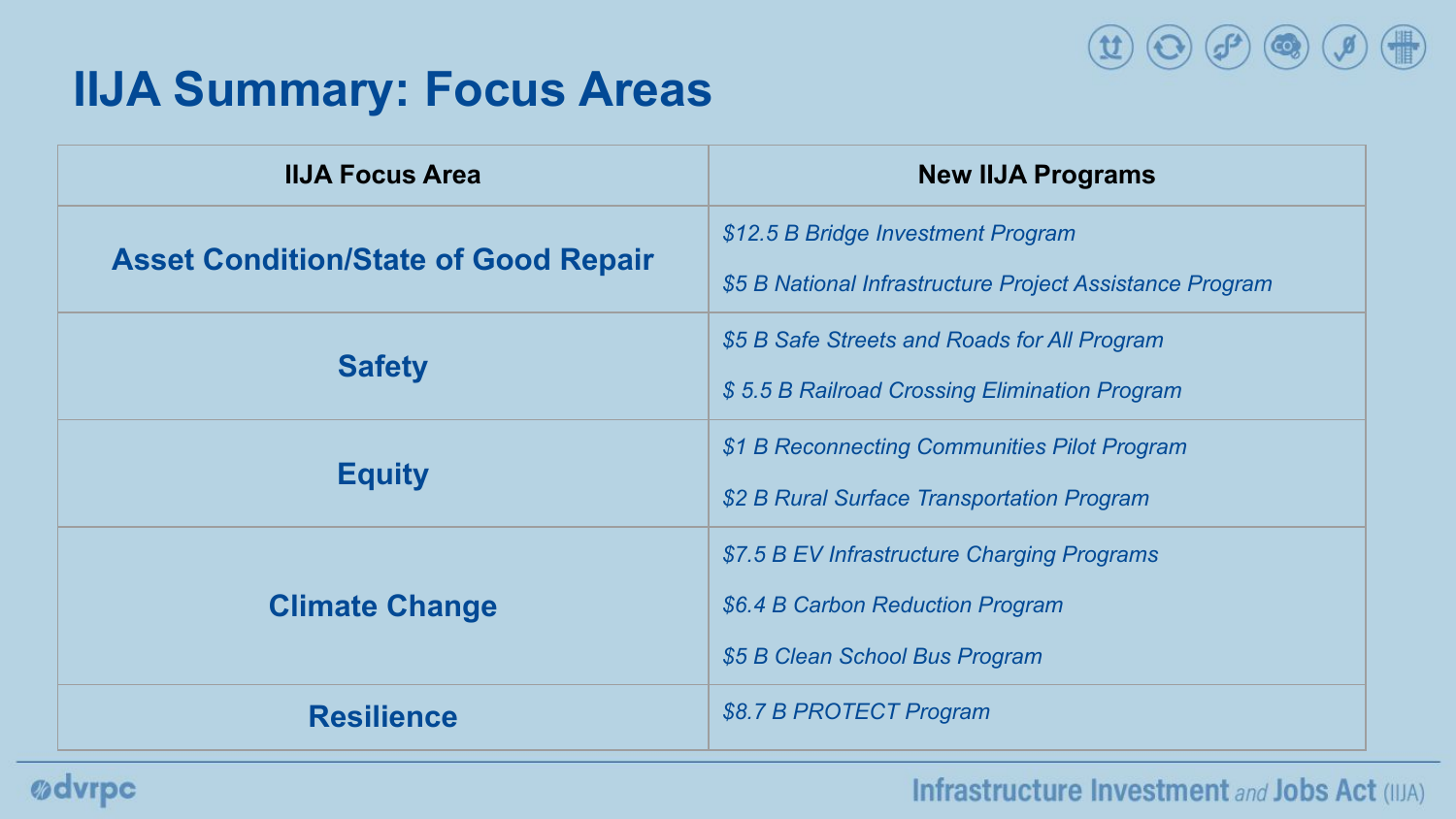

# **IIJA Summary: Geographic Focus Areas**

### DISADVANTAGED COMMUNITIES

- Examples include NEVI, MEGA, Reconnecting Communities, and Healthy **Streets**
- Definitions of "Disadvantaged" May Vary by Program. Some Programs Decrease the Match Requirement

#### RURAL AREAS

- Examples include MEGA, Rural Surface, NEVI, and Broadband
- Consult Census Maps of Urbanized Areas To Determine if a Location is Rural

**Ødvrpc** 

Infrastructure Investment and Jobs Act (IIJA)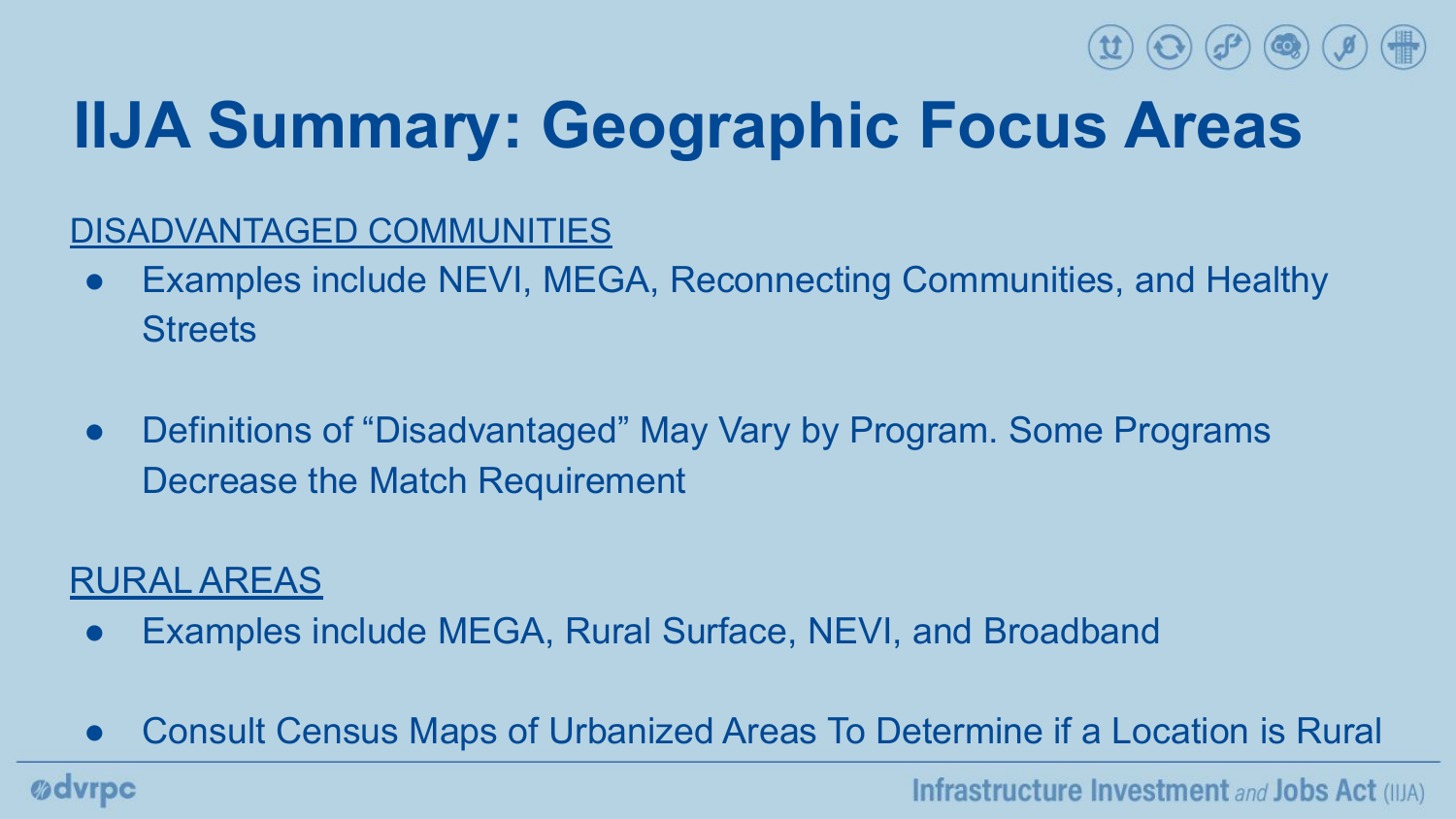

### **IIJA Summary: Strategies & Considerations**

• Consideration of Federal Requirements and MPO Plans and Programs





**Ødvrpc** 



**Transportation Improvement** Program



#### Infrastructure Investment and Jobs Act (IIJA)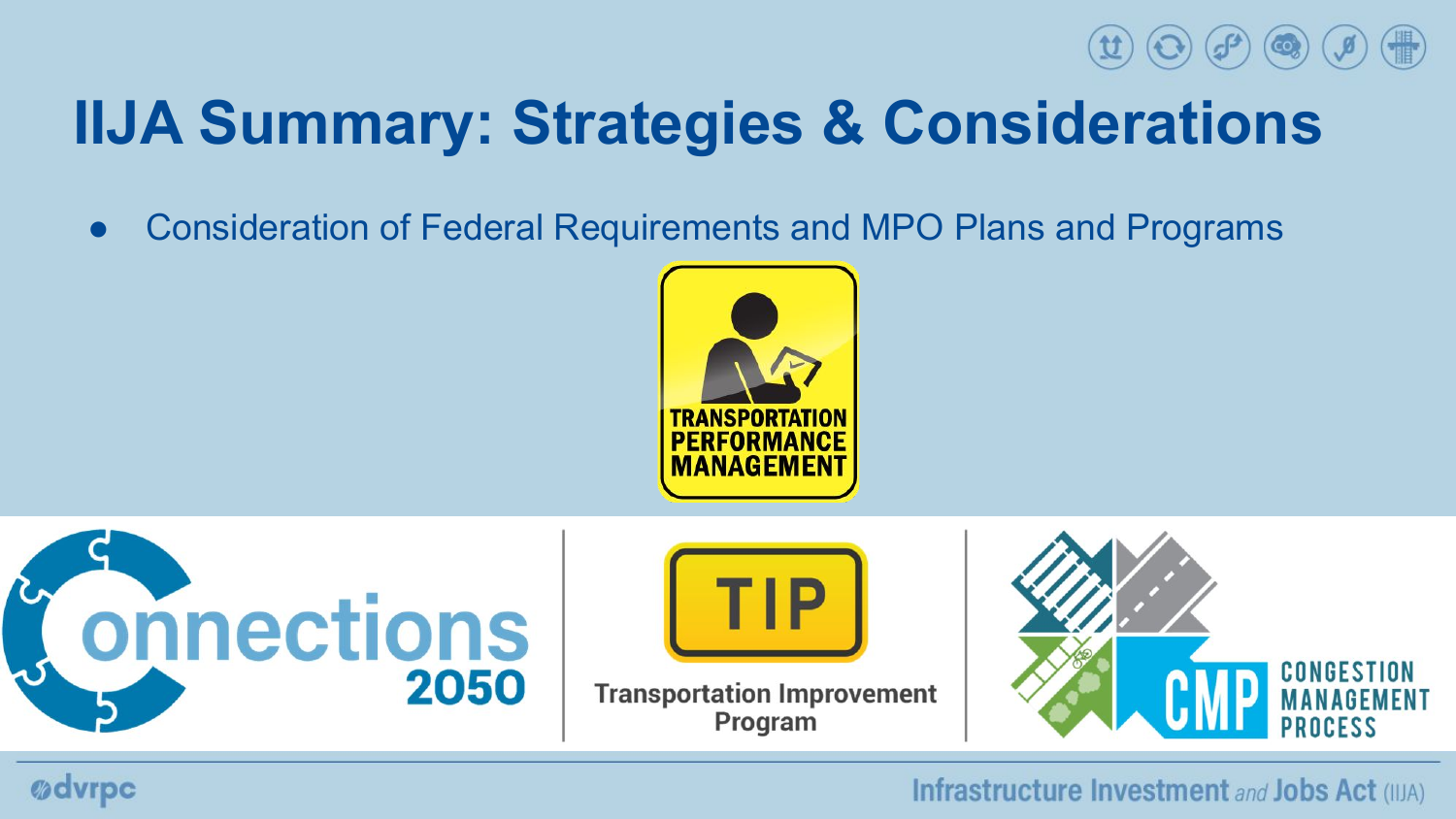

### **NOFO (Notice of Funding Opportunity) Summary**

- Every competitive grant has a NOFO
- Primary reference document for applicants
- [grants.gov](https://www.grants.gov/) has all NOFOs as they are released (also [www.dvrpc.org/iija](http://www.dvrpc.org/iija))
- Application requirements, evaluation criteria, and selection procedures
	- Project/Award Period
	- Eligible Applicants
	- Cost Share or Matching Requirement
- Every applicant must have a Unique Entity Identifier (UEI) via SAM.gov; replaces DUNS Number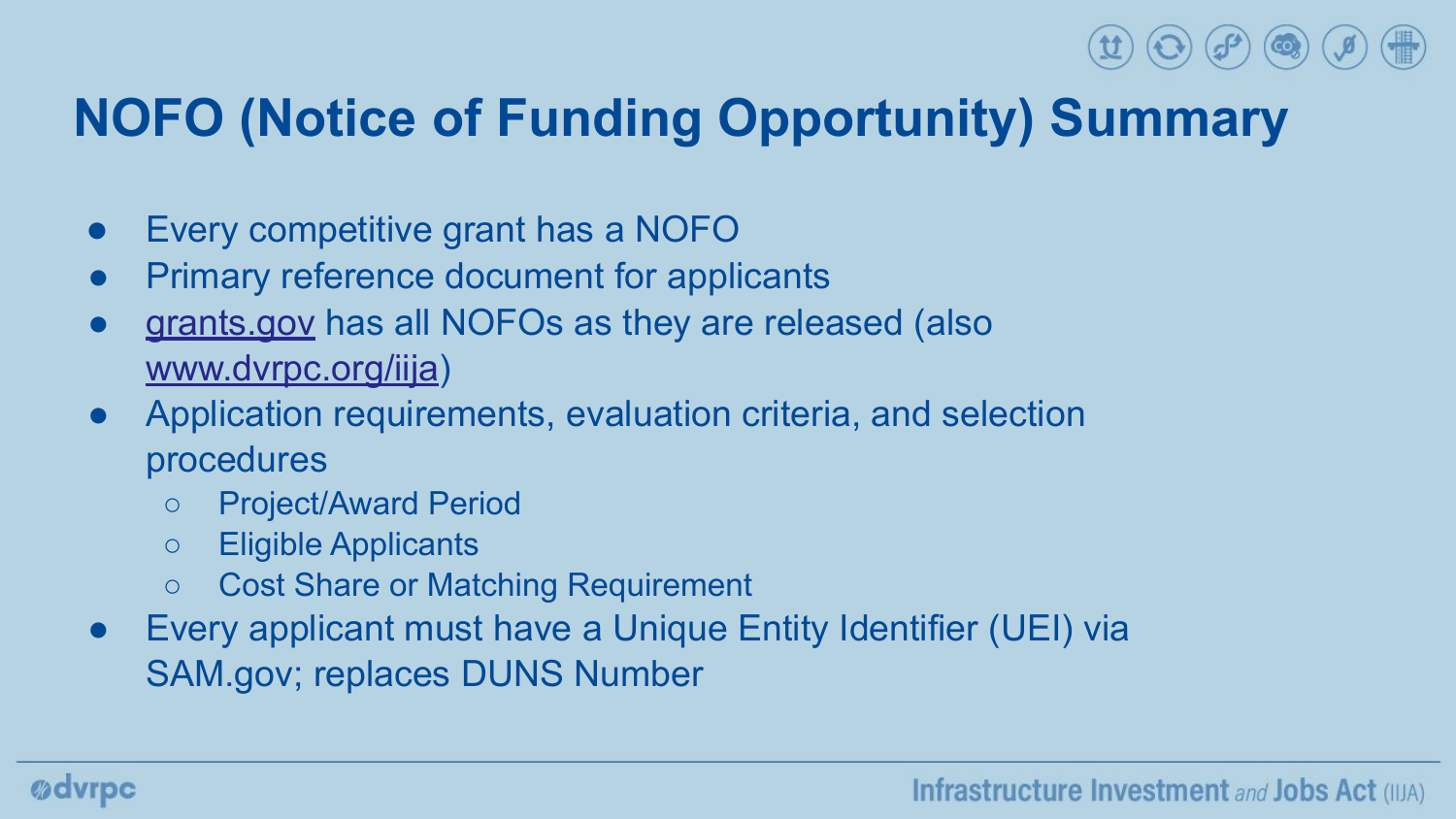

### **NOFO: Open May 2022**

- *Safe Streets and Roads for All: May 16; webinar June 13*
- *Enabling Middle Mile Infrastructure*: May 16; webinar May 26
- *● Bridge Investment Program*: May 2022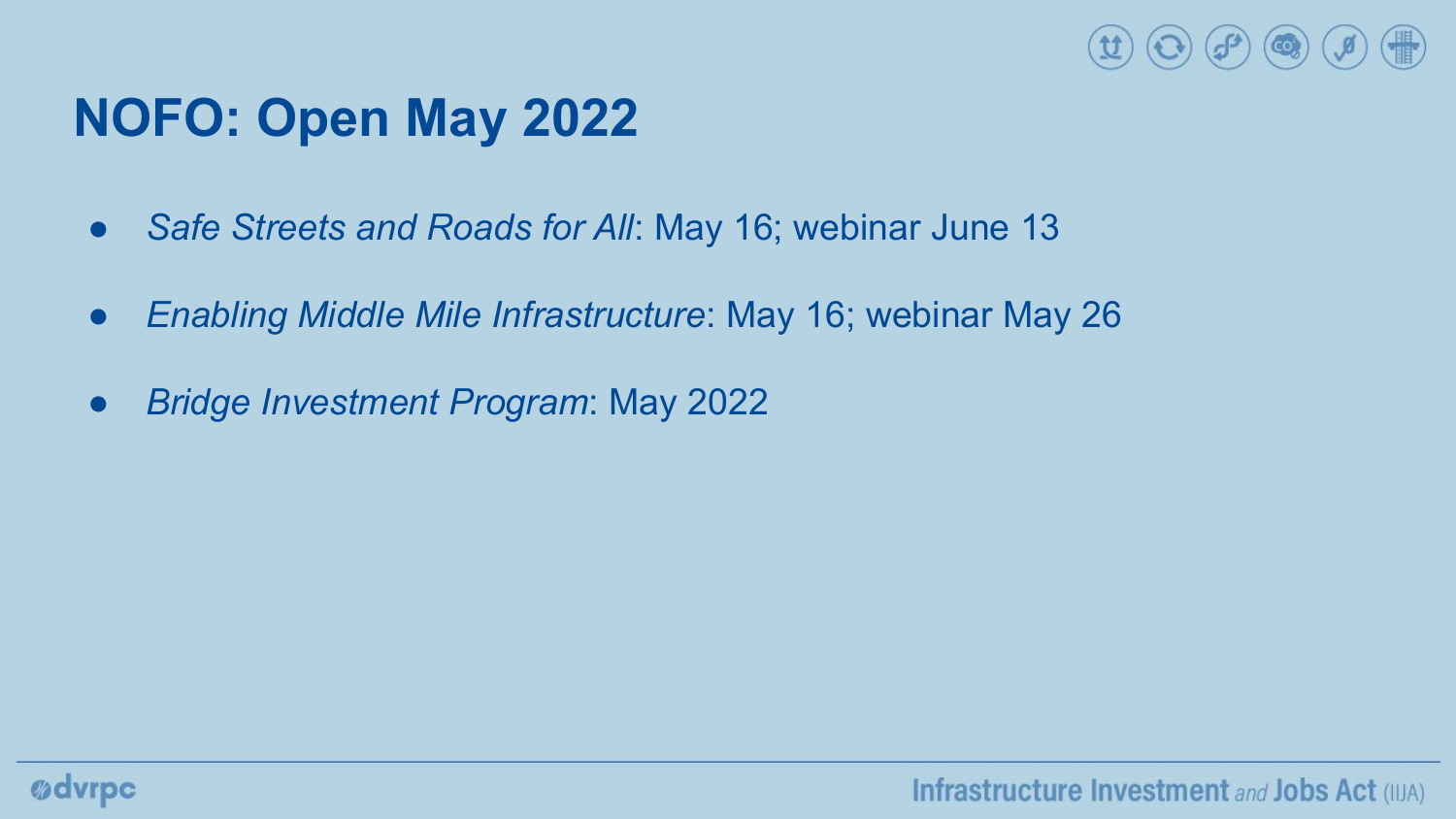### **NOFO: Safe Streets and Roads for All (SS4A)**

#### **Grant Purpose and Types**

Purpose:

*Improve roadway safety by significantly reducing or eliminating roadway fatalities and serious injuries for all users, including pedestrians, bicyclists, transit users, motorists, etc.*

Types:

- **Action Plan Grants** (e.g. VZ Action Plan):
	- Data-driven safety screening, High Injury Network, project ID, equity analysis, local champion, community engagement
	- Assess transportation policies/standards to prioritize transportation safety
- **Implementation Grants**:
	- Safety project design & construction
	- Projects must be identified in a qualifying Vision Zero/Safety Action Plan

NOFO: "Joint applications that engage multiple jurisdictions in the same region are encouraged"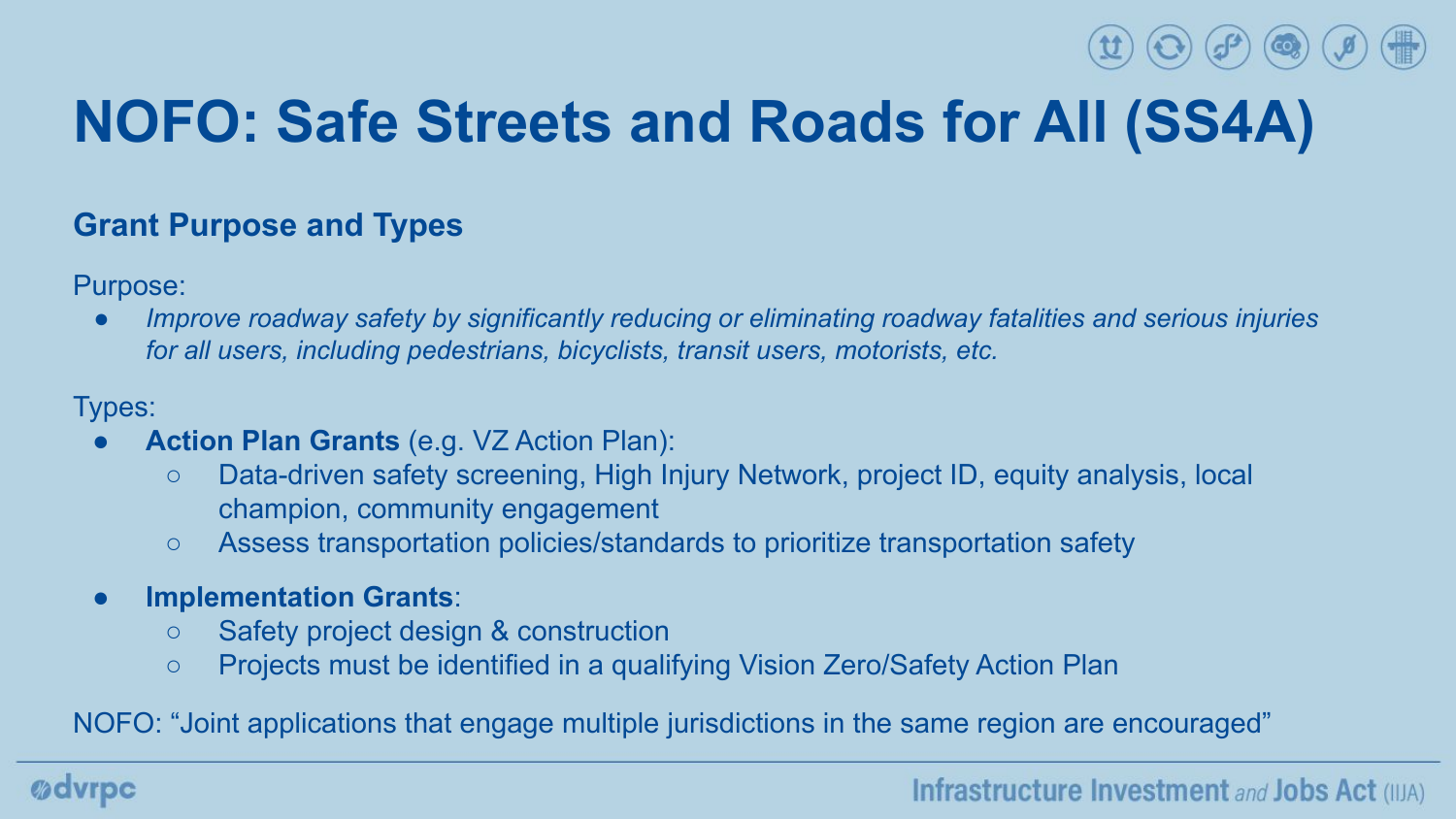

### **NOFO: SS4A Funding, Schedule & Approach**

- **Program Life:** \$5B over FY22-26, FY 2022: \$1,000,000,000
- **Local Match:** 20% (80% federal share)
- **Grant Award Minimum/Maximum:**
	- Action Plan Locals 200K/1M, MPOs 200K/5M
	- Implementation Grant Locals 5M/30M, MPOs 5M/50M
- **● Schedule:** Applications due September 15, 2022; awards end 2022/early 2023
- **Period of Performance:** 
	- Action Plan 12 to 24 months, Implementation Grant not to exceed 5 yrs
- **● Regional Approach:** Apply for Regional Vision Zero Action Program (incorporating county plans), possible role for counties; tee up for coordinated implementation grants in future years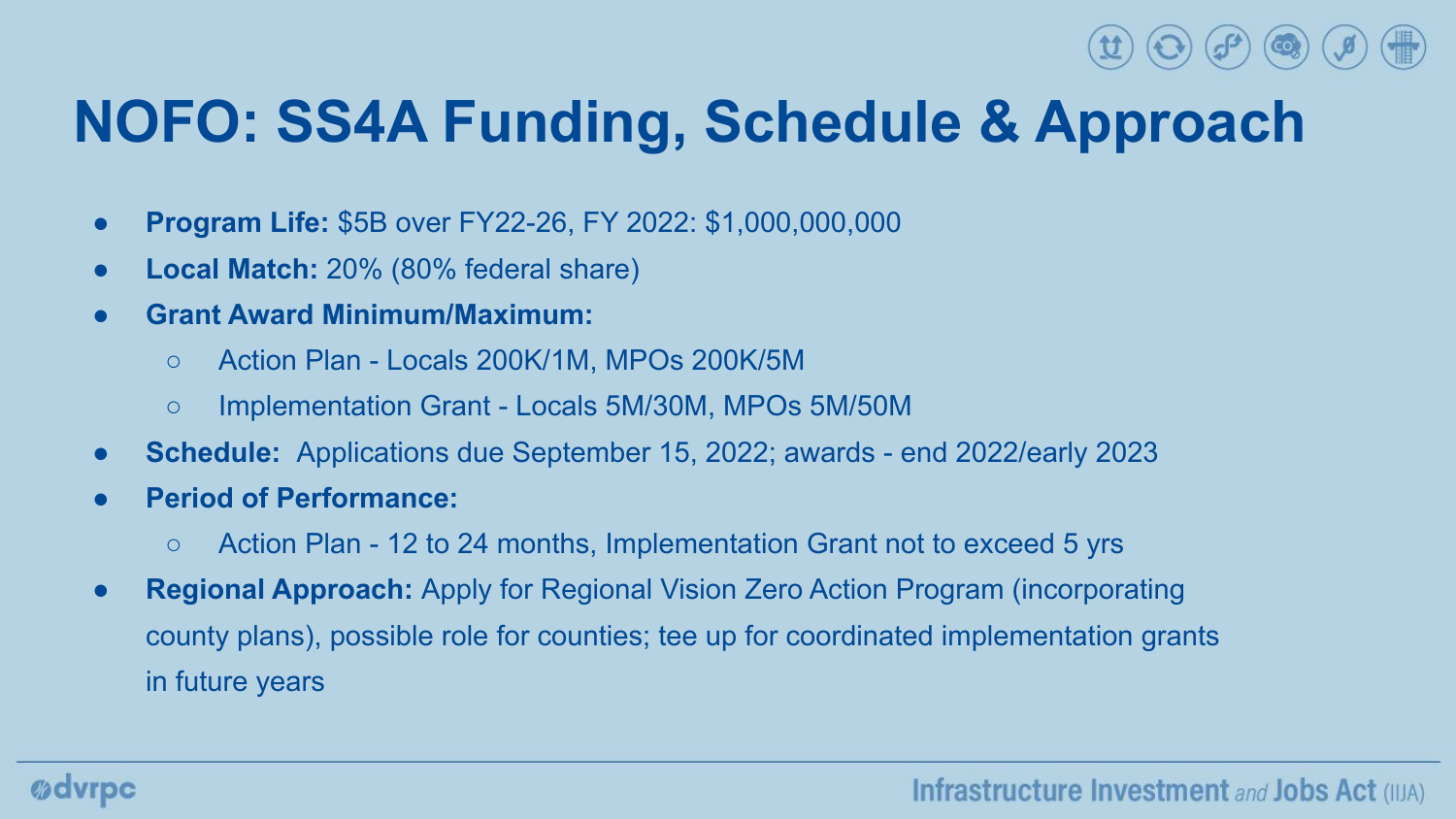### **NOFO: Enabling Middle Mile Broadband Infrastructure (MMG)**

#### **Grant Purpose**

● *Expand and extend middle mile infrastructure to reduce cost of connecting unserved and underserved areas to internet; create alternative network connection paths to strengthen broadband connection resiliency.* 

### **Funding, Schedule & Approach**

- **Program Life:** \$1B over FY22-26
- **Local Match:** 30% (70% federal share)
- **Grant Award Minimum/Maximum:** \$5M/\$100M
- **● Schedule:** Applications due September 30, 2022; awards Feb. 2023
- **Period of Performance:** 5 years
- **● Significant funding coming to the states in two other Broadband NOFOs**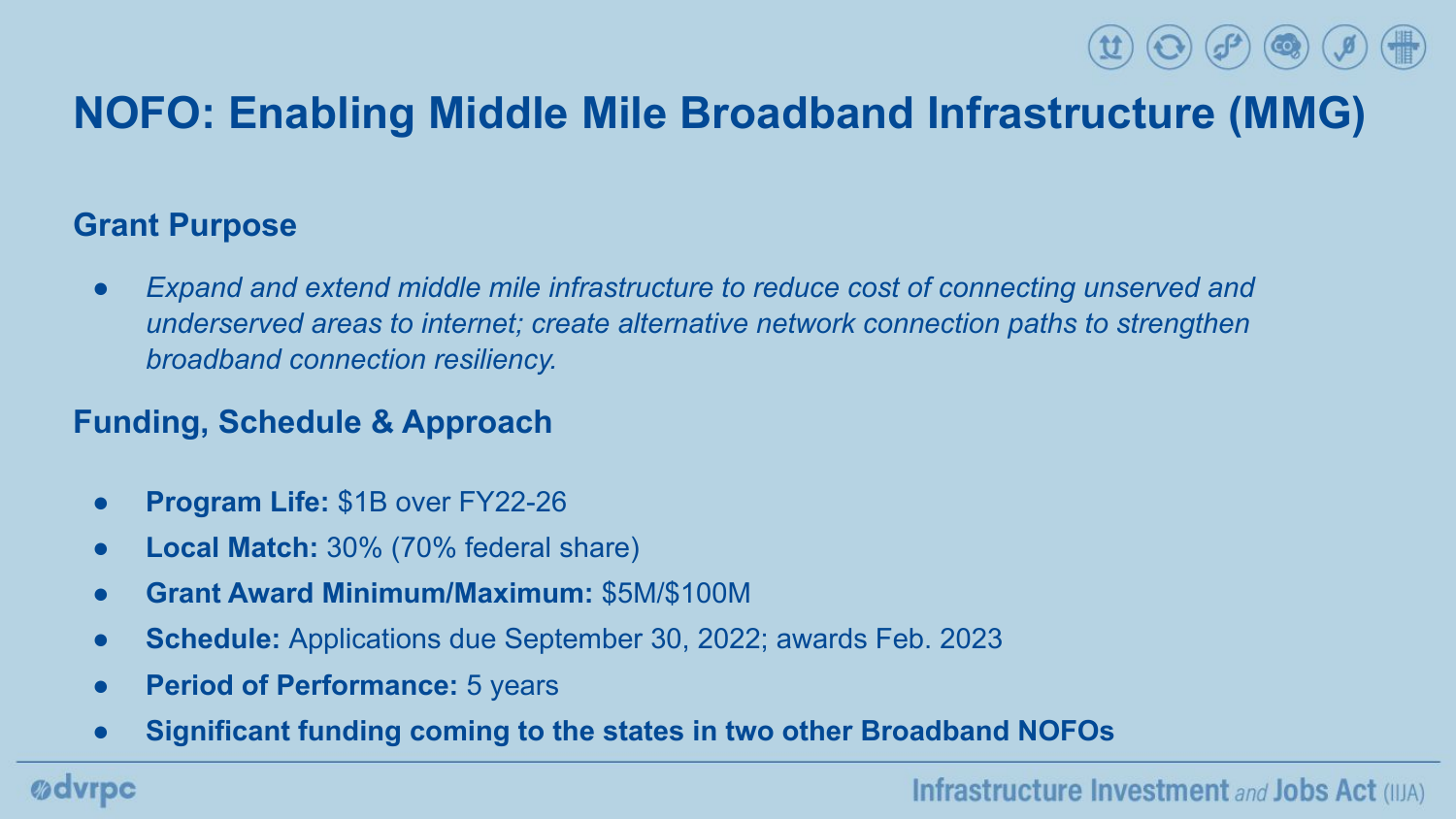

### **NOFO: Bridge Investment Program**

#### **Grant Purpose**

*● Replace, rehabilitate, preserve or protect one or more bridges on [National Bridge](https://catalog.data.gov/dataset/national-bridge-inventory-national-geospatial-data-asset-ngda-bridges) [Inventory.](https://catalog.data.gov/dataset/national-bridge-inventory-national-geospatial-data-asset-ngda-bridges) Can replace or rehabilitate culverts to improve flood control and habitat connectivity. Improve safety, efficiency, and reliability of people and freight.* 

#### **Funding, Schedule & Approach**

- **Program Life:** \$12.5B over FY22-26
- **Local Match:** Large projects (\$100M or more) could receive up to 50% of project cost
- **Regional Approach:** Work with counties and DOTs to identify top candidate bridges, using performance data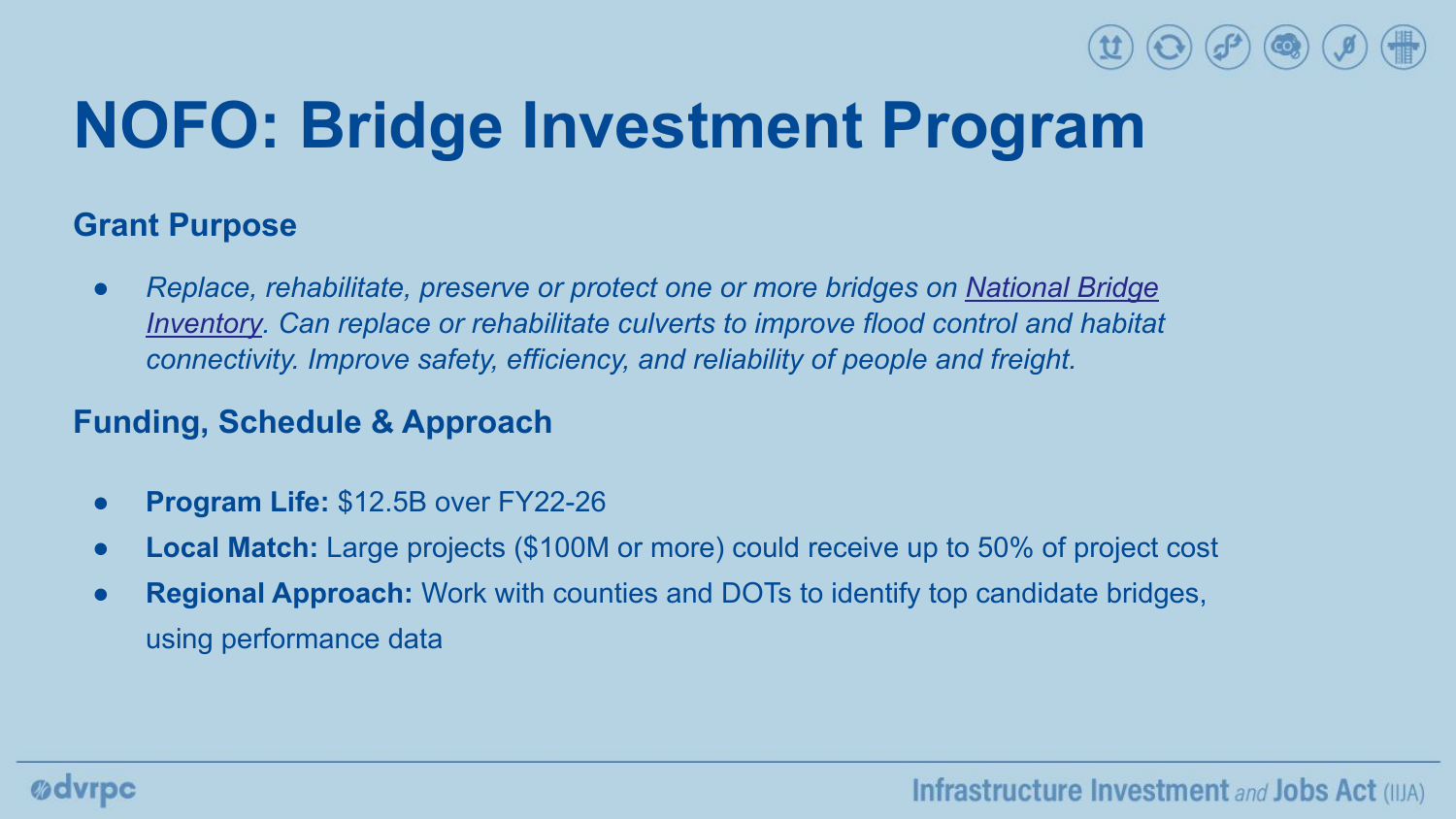

## **NOFO: Upcoming**

- **Railroad Crossing Elimination Program**  June: *Funds rail grade crossing improvement projects that improve safety and mobility of people and goods (grade separation, track relocation, protective device installation)*; Planning, Environmental Review, Design, Construction
- **Reconnecting Communities Pilot Program**  Summer: *To remove, retrofit or mitigate the impacts of transportation facilities that create barriers to community connectivity; economically disadvantaged communities*; Planning, Construction, Technical Assistance
- **Healthy Streets Program** TBD: *To expand the use of cool pavements and green street strategies (porous pavement and expanded tree cover). For heat island communities.*  Planning, Construction
	- Regional Approach: Regional Sidewalk Repair and Street Tree Replacement Program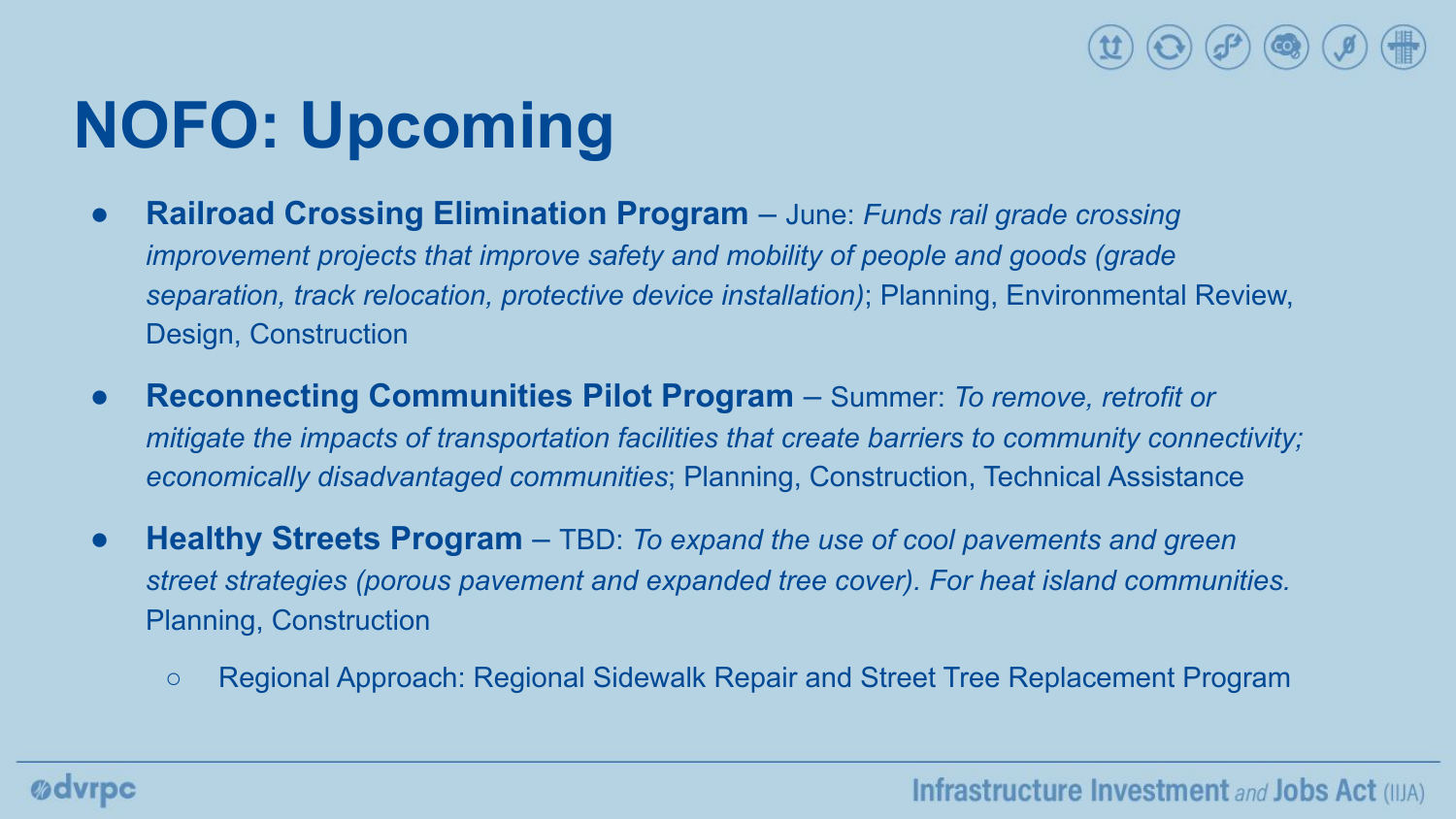

## **NOFO: Deciding on Projects**

- Understand your pipeline of projects
	- What projects are in your local plans and do they align with a NOFO?
- Think locally, apply regionally
	- Bundle projects with other munis/counties for larger ask and stronger application
- Prioritize projects that you have the best chance of getting
	- Total funds available
	- Your ability to provide the local match
	- Projects that are "ready to go"-- can you complete in the federal time frame?
	- Do you have an existing stakeholder group involved or can mobilize one?
- We can help strategize which grants to pursue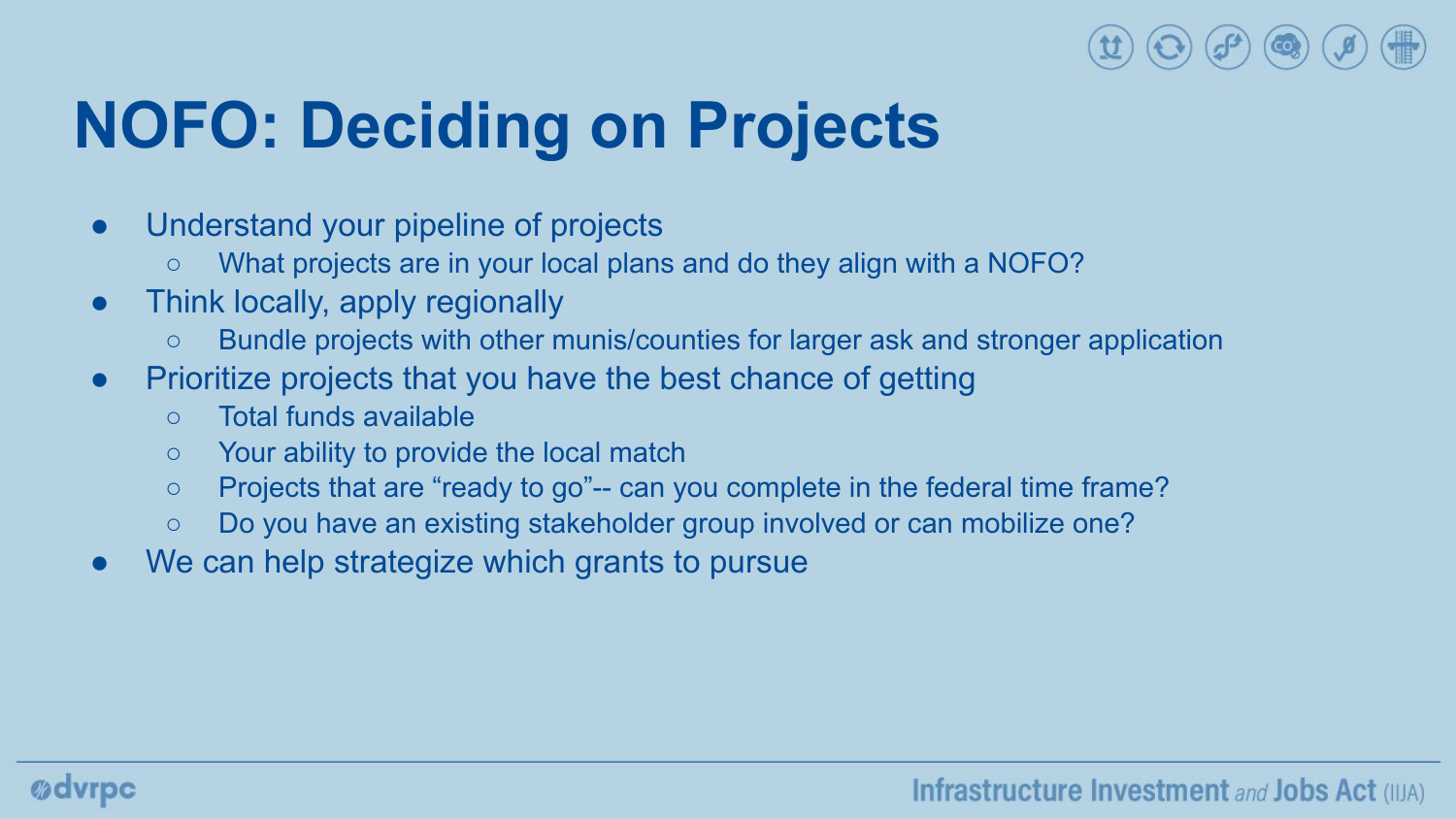# **Disadvantaged Communities & Assistance**

- Eligibility, cost share, dedicated funding
	- In some cases, federal share is 100% for Disadvantaged Communities
- Programs have different definitions of disadvantaged
	- Be sure to reference specific NOFOs
- **Multiple mapping tools** 
	- Justice 40 Climate and Economic Justice Screening Tool
	- Electric Vehicle Charging Justice 40 Map
	- Historically Disadvantaged Communities
- Confused?
	- DVRPC GIS experts can help



#### Infrastructure Investment and Jobs Act (IIJA)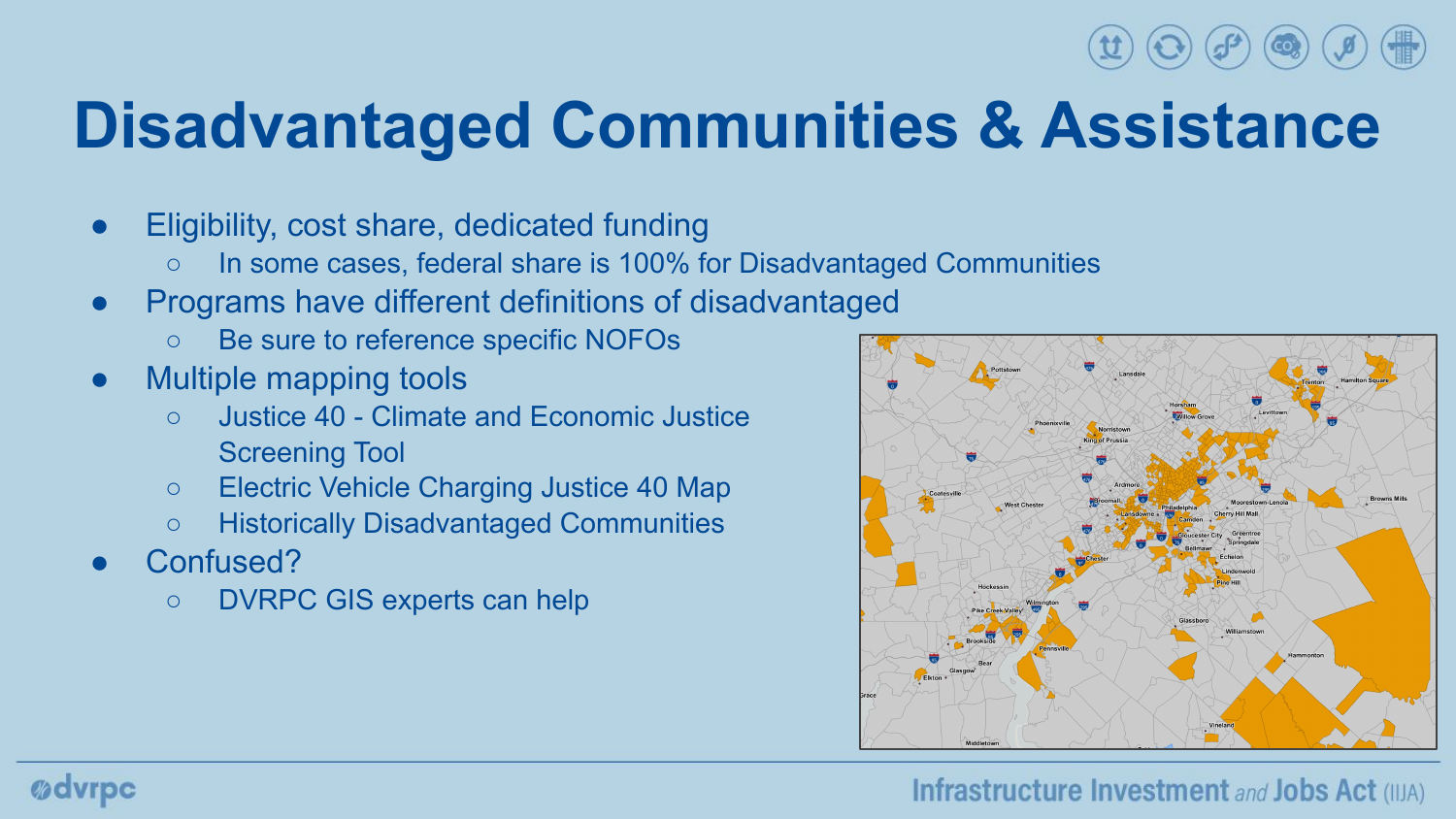

## **DVRPC Tools for Applicants**

- Webpage & Email alerts
- Letters of Support
- Mapping and Data
- **Staff Assistance**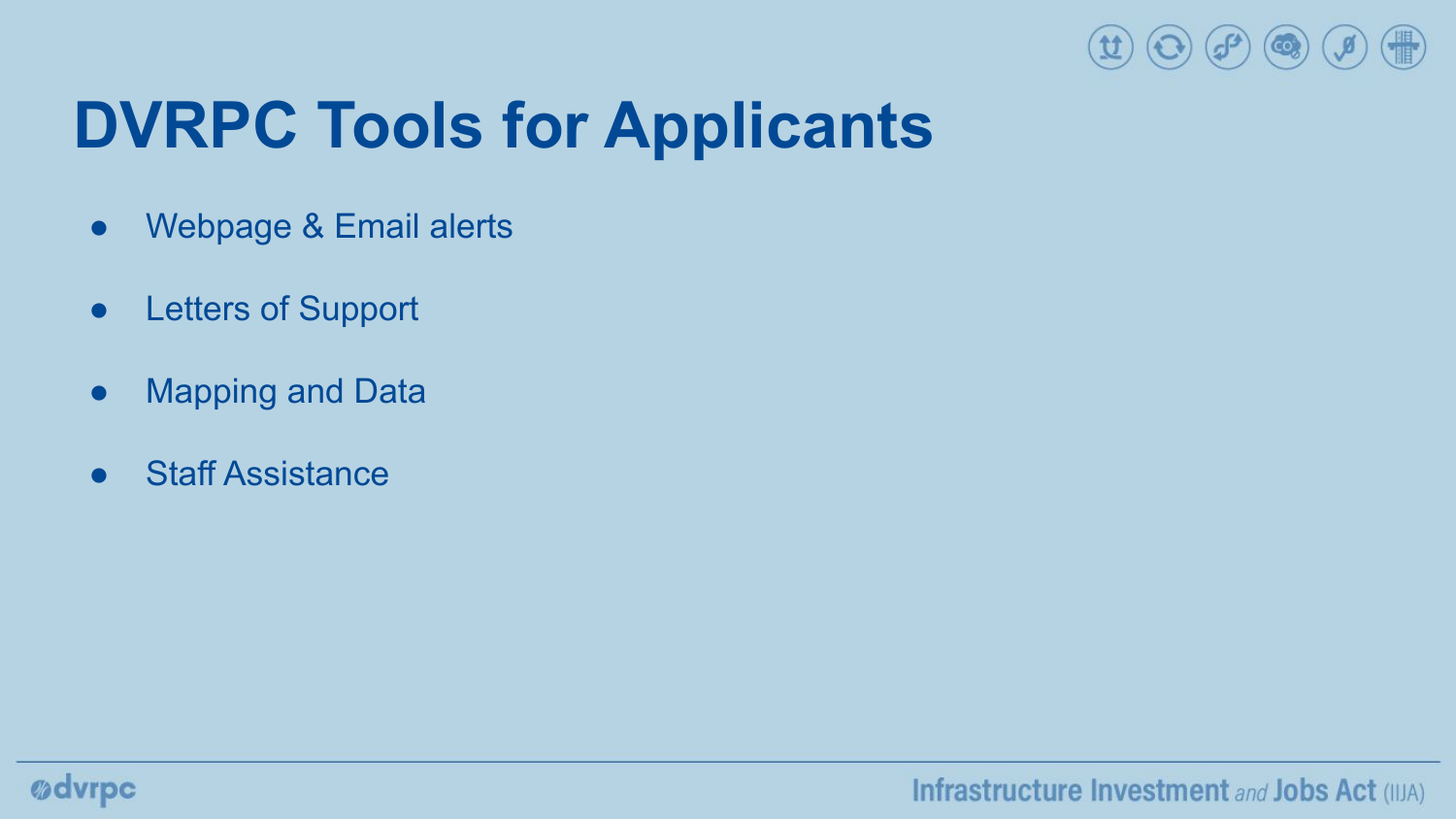

## **DVRPC Tools: Webpage & Email Alerts**

- Webpage [www.dvrpc.org/iija](http://www.dvrpc.org/iija)
	- Latest Opportunities
	- Upcoming Announcements
	- Sign-up for email alerts of NOFOs
- Links to Agency Webpages and Resources
	- [US DOT Upcoming NOFOs in 2022](https://www.transportation.gov/bipartisan-infrastructure-law/upcoming-notice-funding-opportunity-announcements-2022)
	- [White House IIJA Technical Assistance Page](https://www.whitehouse.gov/wp-content/uploads/2022/05/Infrastructure-Technical-Assistance-Guide_FINAL2.pdf)
	- White House IIJA Resource Page - [www.Build.gov](http://www.build.gov)
	- US DOT IIJA Pages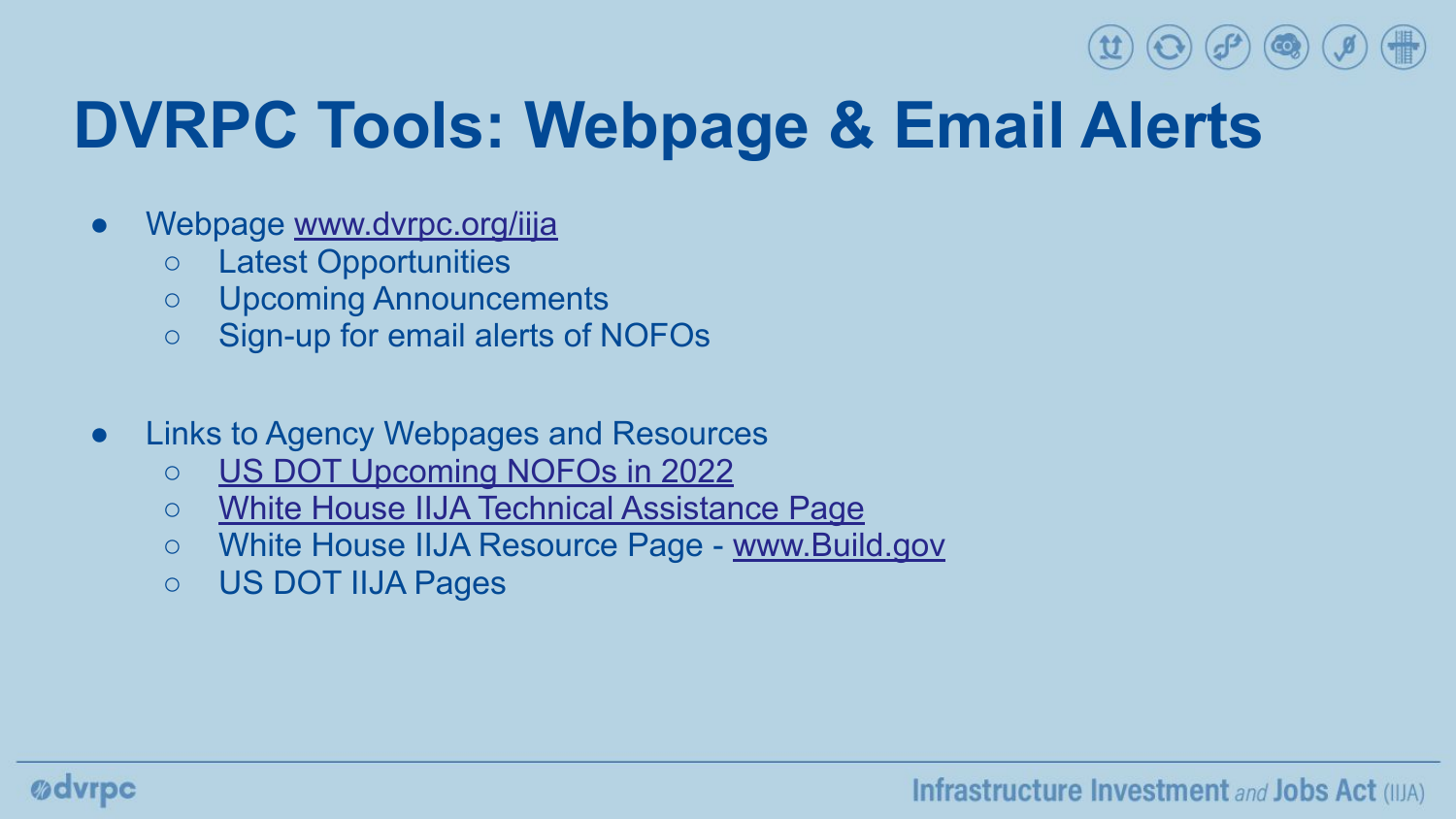

# **DVRPC Tools: Letters of Support**

- What we need:
	- Good description of project and how it meets grant program requirements
	- Identify alignment with DVRPC plans
	- Confirm coordination with state, local, and federal partners
	- Please submit request **ten days** in advance of due date
	- More info under "resources" at dvrpc.org/iija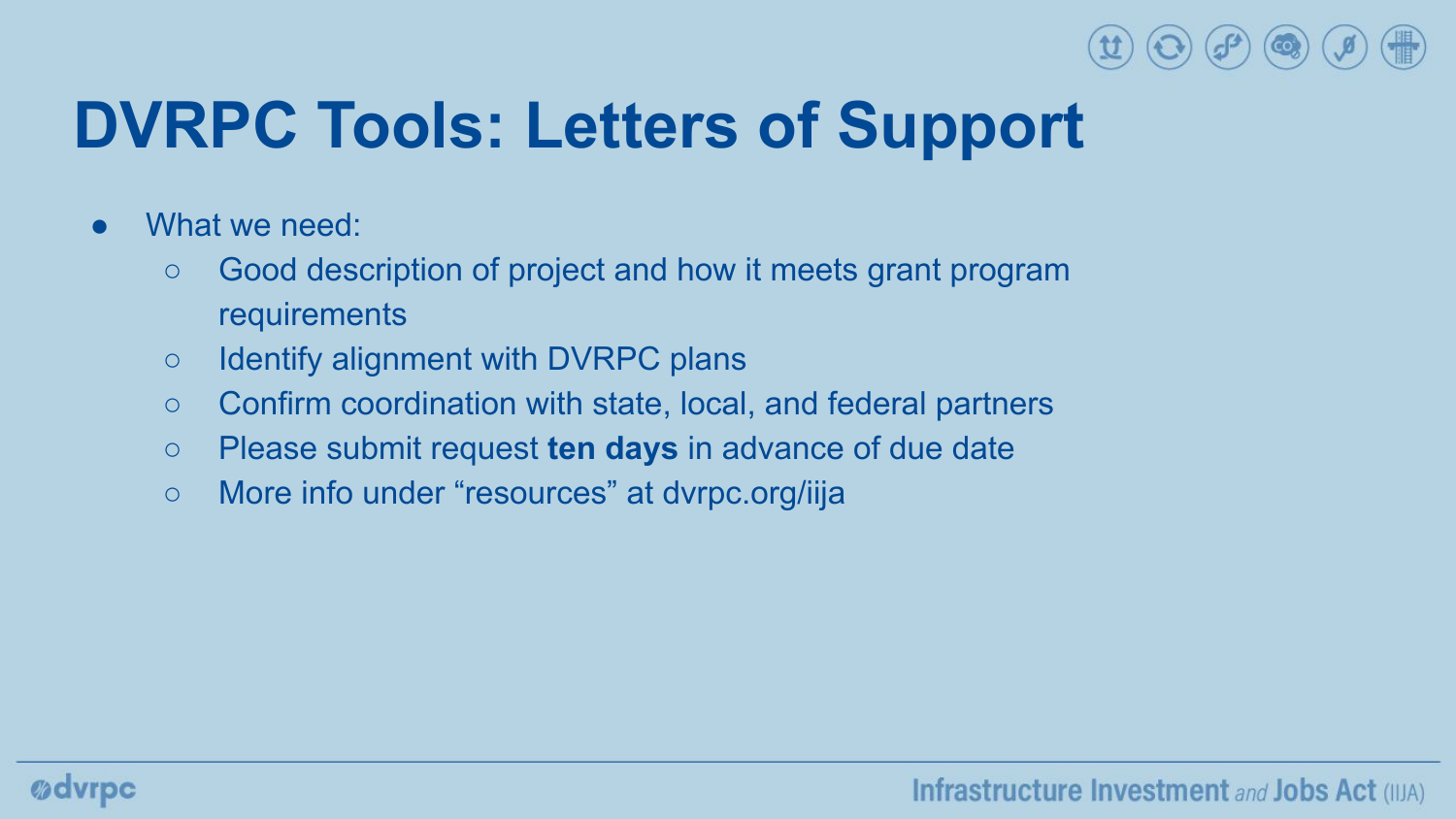

# **DVRPC Tools: Mapping & Data**

- IIJA Program Maps
	- Disadvantaged Communities
	- Urbanized Areas
	- Justice 40 Mapping
- DVRPC Data
	- Traffic Counts and Census Data
		- On the Web
		- Contact Staff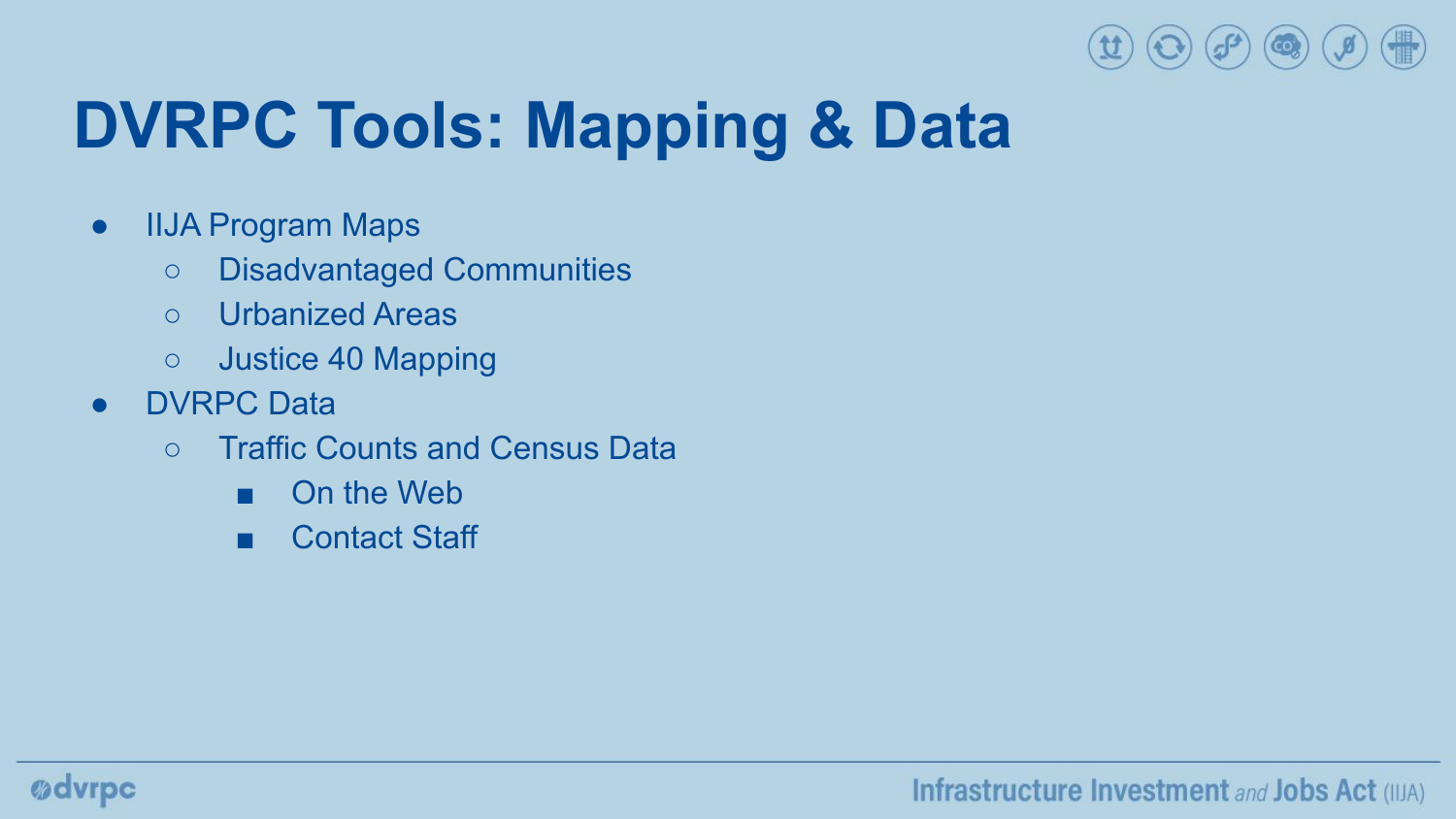

### **DVRPC Tools: Staff Assistance**

- Support re: program alignment (LRP, CMP, existing programs)
- Finding partners and project bundling
- Identify additional resources and assistance
- Consultation with applicants to develop project strategies (more on this later)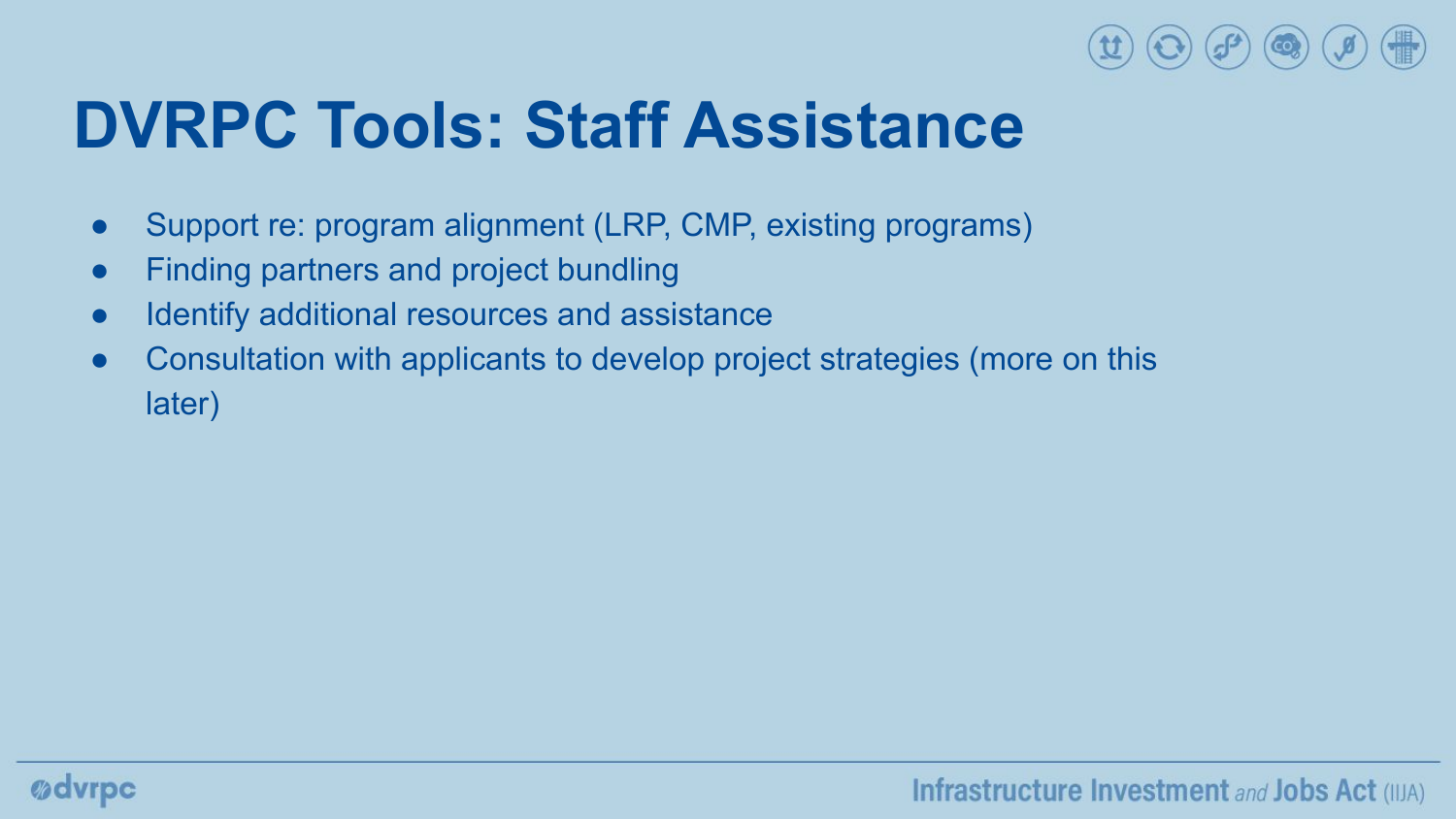

## **Funding Navigator**

A team of experts who understand water systems and funding sources and can help systems access state and federal funds

- *The Need*: Many water systems in our region require costly upgrades or repairs, but are challenged to initiate the process of assessing needs, designing projects, applying for funds, and administering loans or grants
- *The Opportunity*: Lots more funding coming to PA and NJ, and 49% of SRF funds from the BIL will be awarded as principal forgiveness to disadvantaged communities
- *New Program:* DVRPC is partnering to seek foundation funding to launch the FN program in our region in the summer of 2022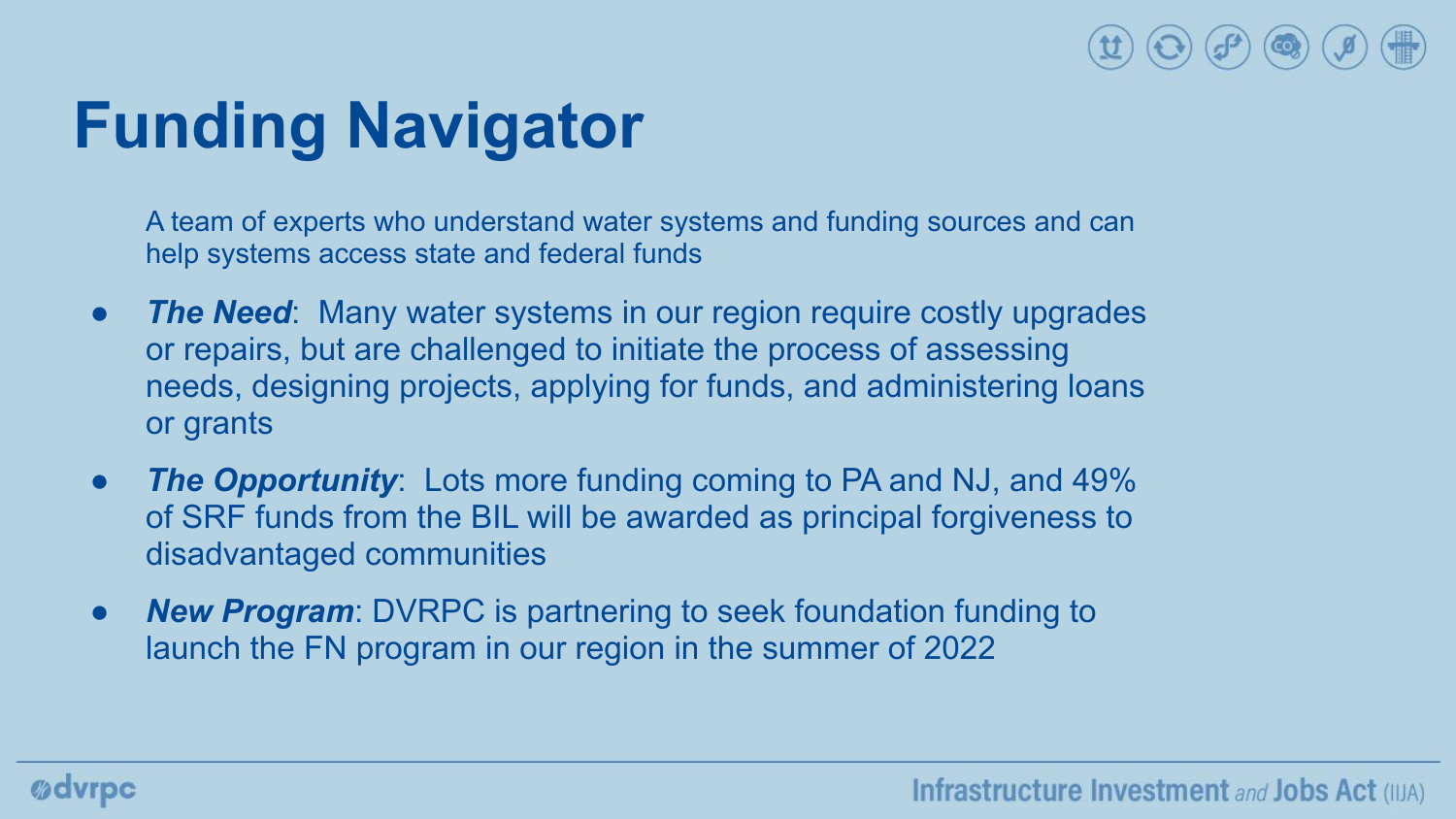

### **Consultation with DVRPC Staff**

- 30 minute virtual meetings with DVRPC staff
- Geared towards local governments/applicants
- Sign up via Google Form: <https://forms.gle/MaiuCrqs6XGxTqux6>
- Two week lead time
- On a rolling basis/no rush
- Based on DVRPC staff availability, will try to get to as many as possible
- Possible discussion points:
	- Specific projects or priority setting
	- Project scope
	- Application questions
	- Partnering opportunities
	- Other DVRPC programs
- Must have specific request, not open ended discussion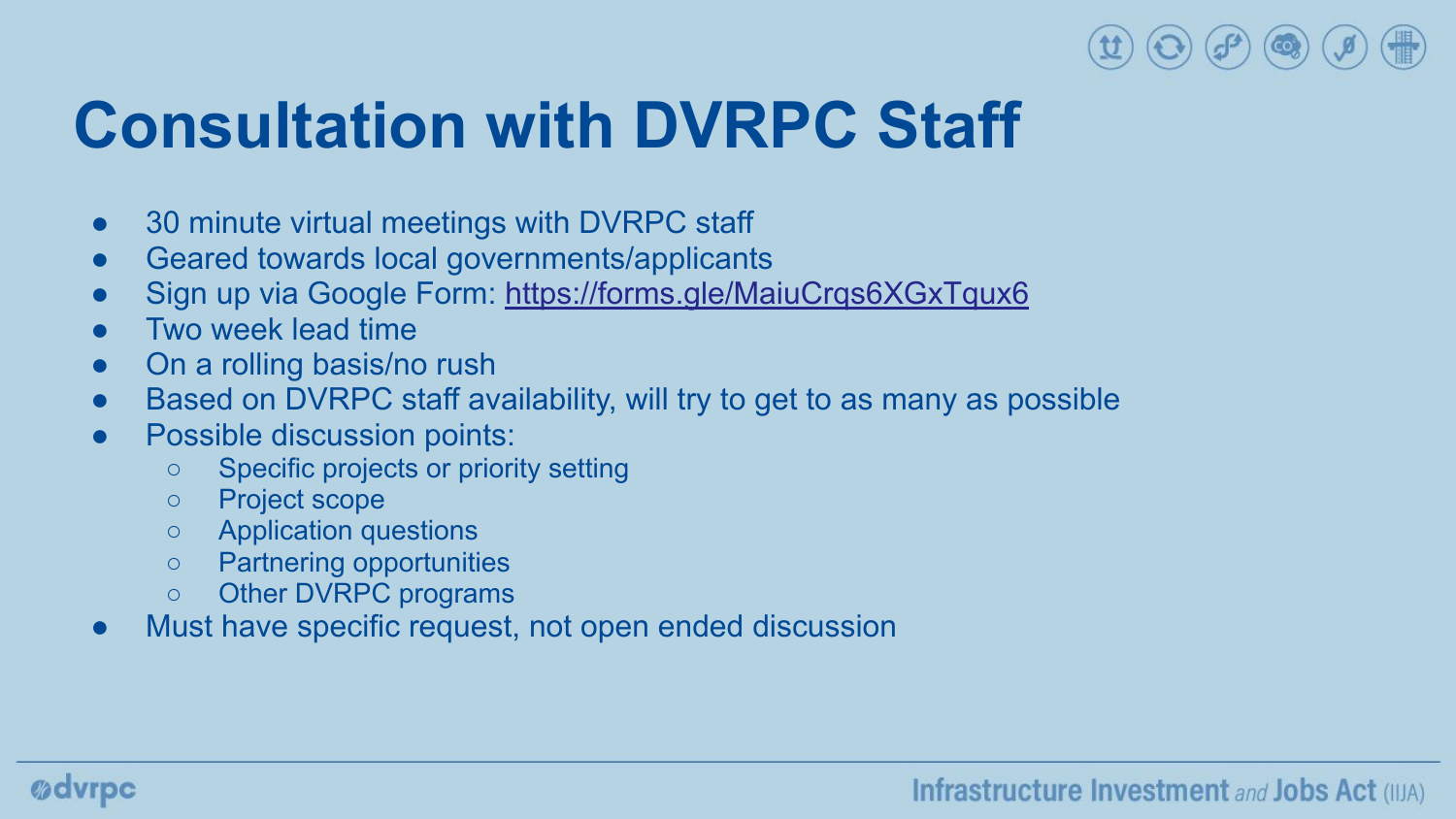

# **Next Steps & Key Takeaways**

### *Short-term*

- Sign up for NOFO updates: <https://signup.e2ma.net/signup/1964657/1403728/>
- Visit the FAQ Page: <https://www.dvrpc.org/iija-faq>
- Request Consultation with DVRPC Staff: <https://forms.gle/ySCTmJMCdXvKUmmZ9>

### *Long-term*

- Seize opportunities in the IIJA
- Coordinate, communicate, and partner with others
- Tell your story with data!